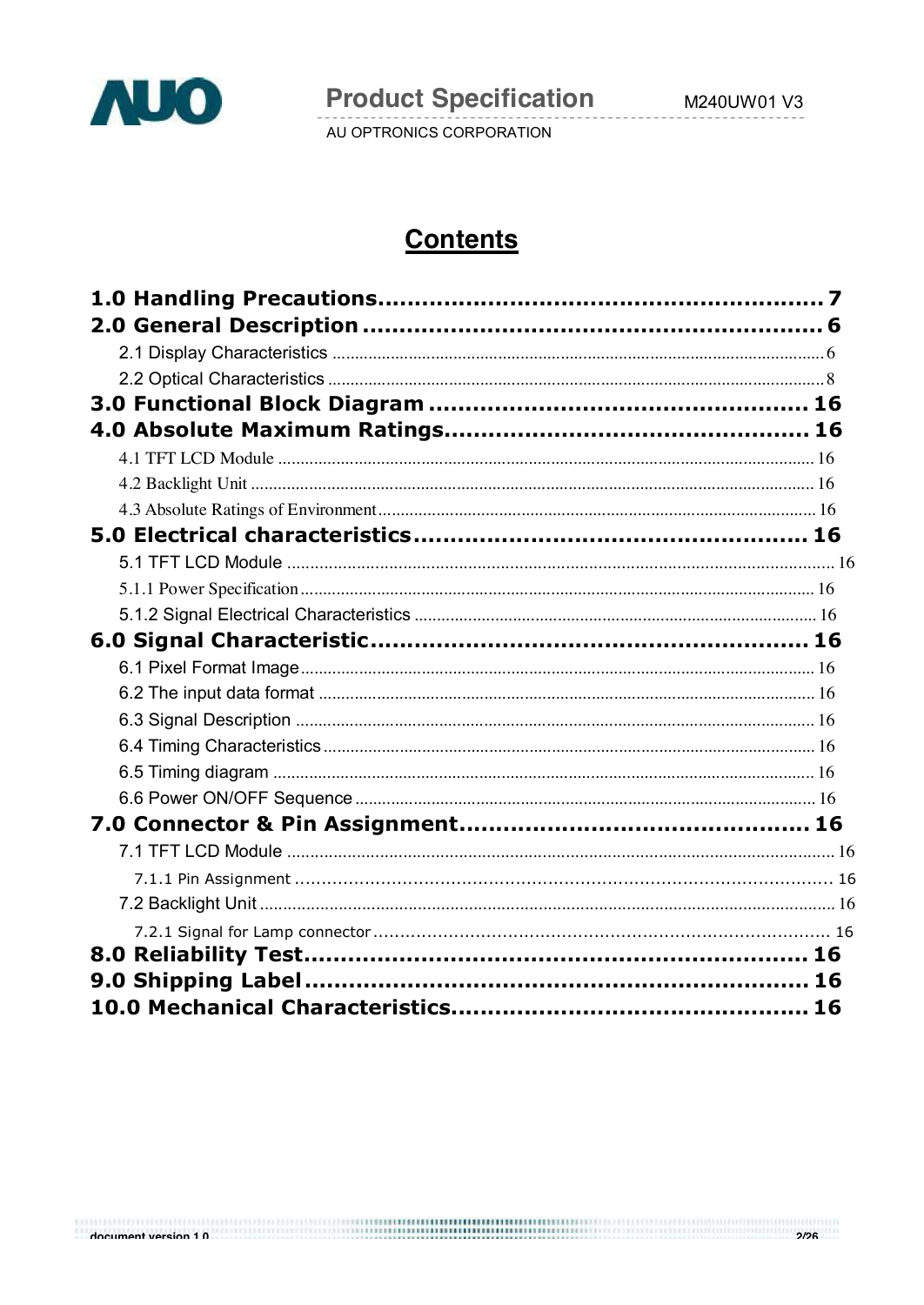

# **Record of Revision**

| <b>Version and Date</b><br>Page |            |       | Old description                                                                                                                                                                                                                                                                                                                                                          | <b>New Description</b>                                                                                                                                                                                                                                                                                                                                                                | ∣Remark  |
|---------------------------------|------------|-------|--------------------------------------------------------------------------------------------------------------------------------------------------------------------------------------------------------------------------------------------------------------------------------------------------------------------------------------------------------------------------|---------------------------------------------------------------------------------------------------------------------------------------------------------------------------------------------------------------------------------------------------------------------------------------------------------------------------------------------------------------------------------------|----------|
| 0.1                             | 2005/12/15 | All   | First Edition for Customer                                                                                                                                                                                                                                                                                                                                               |                                                                                                                                                                                                                                                                                                                                                                                       |          |
| 0.2                             | 2006/3/10  | 5,6   | Response Time TBD (Typ., GTG)                                                                                                                                                                                                                                                                                                                                            | Response Time 8ms (Typ., GTG)                                                                                                                                                                                                                                                                                                                                                         |          |
|                                 |            | 11    | 4.3 Absolute Ratings of Environment<br>T=40℃,H=95%                                                                                                                                                                                                                                                                                                                       | 4.3 Absolute Ratings of Environment<br>T=40℃, <b>H=90%</b>                                                                                                                                                                                                                                                                                                                            | Modified |
|                                 |            | 17    | 6.4 Timing Characteristics<br>Max. Frame Rate: Vsync= TBD<br>Min. Frame Rate: Vsync= TBD                                                                                                                                                                                                                                                                                 | 6.4 Timing Characteristics<br>Max. Frame Rate: Vsync= 47Hz<br>Min. Frame Rate: Vsync= 65Hz                                                                                                                                                                                                                                                                                            |          |
| 0.3                             | 2006/5/2   | 5,6,7 | Response Time 12ms(Typ., on/off);<br>Raising 7ms and Falling 5ms;<br>Response Time 8ms (AVG., GTG);<br>Level A - Level B $\geq 16$<br>2.2 Optical Character stics<br>Мак.<br>Herr<br><b>Candificis</b><br>Mн.<br><b>Unit</b><br>lyn.<br>Actives are<br>Press)<br>Learn one<br>$\cdot$<br>Fally True<br>20222<br>42.<br>Parte + Falling<br>Post<br>Dealer Older<br>Possi. | Response Time 16ms(Typ., on/off);<br>Raising 10ms and Falling 6ms;<br>Response Time 6ms (AVG., GTG);<br>Level A - Level B $\geq$ 32; Max. 10ms<br>2.2 Optical Character stics<br>Concilions<br>Ч'n.<br>пĦ<br>Max.<br>īн.<br>lun<br><b>Source line</b><br><b>Learna Basi</b><br><b>PYA</b><br>14.12.15<br>P.G.<br><b>Leads to the</b><br>P.G.<br>ш<br>tu.<br>The Algebra<br><b>PAR</b> | Modified |
|                                 |            | 12    | <b>LCD Inrush Curent TBD</b>                                                                                                                                                                                                                                                                                                                                             | <b>LCD Inrush Curent 5 A</b>                                                                                                                                                                                                                                                                                                                                                          |          |
|                                 |            | 14    | <b>CCFL Frequency:</b><br>Min 48KHz; Max 58KHz                                                                                                                                                                                                                                                                                                                           | <b>CCFL Frequency:</b><br>Min 40KHz; Max 60KHz                                                                                                                                                                                                                                                                                                                                        | Modified |
| 1.0                             | 2006/6/27  | 14    | <b>CCFL Life time</b><br>50,000(typ);40,000(min)                                                                                                                                                                                                                                                                                                                         | CCFL Life time 50,000(min)                                                                                                                                                                                                                                                                                                                                                            | Modified |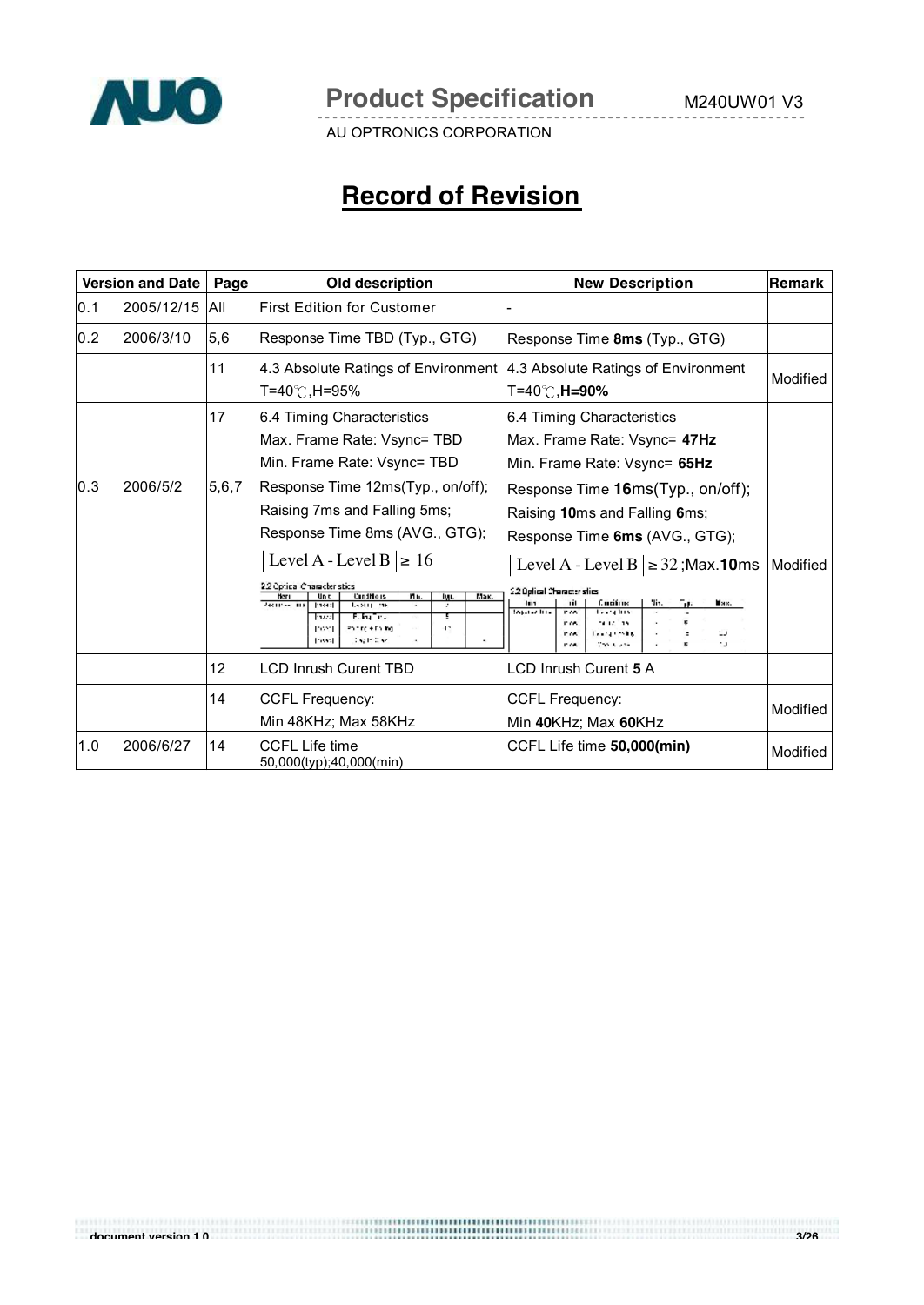

# **1.0 Handling Precautions**

- 1) Since front polarizer is easily damaged, pay attention not to scratch it.
- 2) Be sure to turn off power supply when inserting or disconnecting from input connector.
- 3) Wipe off water drop immediately. Long contact with water may cause discoloration or spots.
- 4) When the panel surface is soiled, wipe it with absorbent cotton or other soft cloth.
- 5) Since the panel is made of glass, it may break or crack if dropped or bumped on hard surface.
- 6) Since CMOS LSI is used in this module, take care of static electricity and insure human earth when handling.
- 7) Do not open or modify the Module Assembly.
- 8) Do not press the reflector sheet at the back of the module to any directions.
- 9) In case if a Module has to be put back into the packing container slot after once it was taken out from the container, do not press the center of the CCFL reflector edge. Instead, press at the far ends of the CCFL Reflector edge softly. Otherwise the TFT Module may be damaged.
- 10) At the insertion or removal of the Signal Interface Connector, be sure not to rotate nor tilt the Interface Connector of the TFT Module.
- 11)After installation of the TFT Module into an enclosure, do not twist nor bend the TFT Module even momentary. At designing the enclosure, it should be taken into consideration that no bending/twisting forces are applied to the TFT Module from outside. Otherwise the TFT Module may be damaged.
- 12) Cold cathode fluorescent lamp in LCD contains a small amount of mercury. Please follow local ordinances or regulations for disposal.
- 13) Small amount of materials having no flammability grade is used in the LCD module. The LCD module should be supplied by power complied with requirements of Limited Power Source (IEC60950 or UL1950), or be applied exemption.
- 14) The LCD module is designed so that the CCFL in it is supplied by Limited Current Circuit (IEC60950 or UL1950). Do not connect the CCFL in Hazardous Voltage Circuit.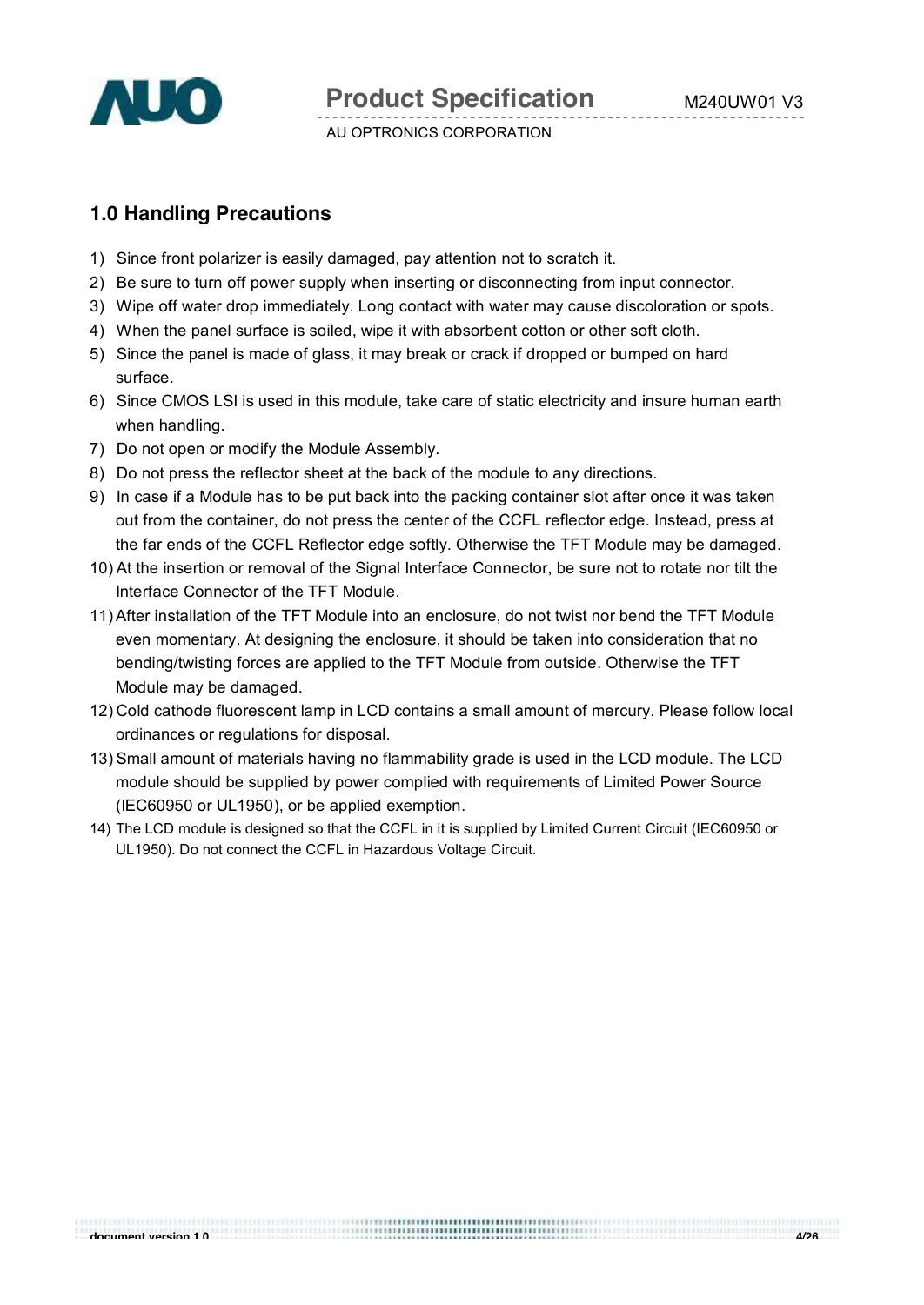

# **2.0 General Description**

This specification applies to the 24.0 inch Color a-Si TFT-LCD Module M240UW01. The display supports the WUXGA (1920(H) x 1200(V)) screen format and 16.7M colors (RGB 8-bits data). All input signals are 2 channel LVDS interface compatible. This module doesn't contain an inverter board for backlight.

# **2.1 Display Characteristics**

The following items are characteristics summary on the table under 25  $^{\circ}$ C condition:

| <b>ITEMS</b>                 | <b>Unit</b>                    | <b>SPECIFICATIONS</b>                              |
|------------------------------|--------------------------------|----------------------------------------------------|
| Screen Diagonal              | [mm]                           | 611.32(24")                                        |
| <b>Active Area</b>           | [mm]                           | 518.4 (H) x 324 (V)                                |
| Pixels H x V                 |                                | 1920(x3) x 1200                                    |
| <b>Pixel Pitch</b>           | [mm]                           | 0.270 (per one triad) x 0.270                      |
| Pixel Arrangement            |                                | R.G.B. Vertical Stripe                             |
| Display Mode                 |                                | Normally Black                                     |
| White Luminance (Center)     | $\lceil cd/m^2 \rceil$         | 300 cd/m <sup>2</sup> @ I <sub>L</sub> =6mA (Typ.) |
| <b>Contrast Ratio</b>        |                                | 800 (Typ.)                                         |
| <b>Optical Response Time</b> | [msec]                         | 16ms (Typ., on/off); 6ms (AVG., GTG)               |
| Nominal Input Voltage VDD    | [Volt]                         | $+5.0 V$                                           |
| <b>Power Consumption</b>     | [Watt]                         | 74 W (Typ.) (without inverter)                     |
| (VDD line + CCFL line)       |                                |                                                    |
| Weight                       | [Grams]                        | 3250 (Max)                                         |
| <b>Physical Size</b>         | [mm]                           | 546.4(W) x 352(H) x 35.8(D) (Typ.)                 |
| <b>Electrical Interface</b>  |                                | Even/Odd R/G/B data, clock LVDS                    |
| <b>Support Color</b>         |                                | 16.7M colors (RGB 8-bit data)                      |
| <b>Surface Treatment</b>     |                                | Anti-Glare, 3H                                     |
| <b>Temperature Range</b>     |                                |                                                    |
| Operating                    | $[^{\circ}C]$                  | 0 to $+50$                                         |
| Storage (Shipping)           | $\mathop{\rm l}{\rm c}{\rm l}$ | $-20$ to $+60$                                     |
| RoHS Compliance              |                                | RoHS Compliance                                    |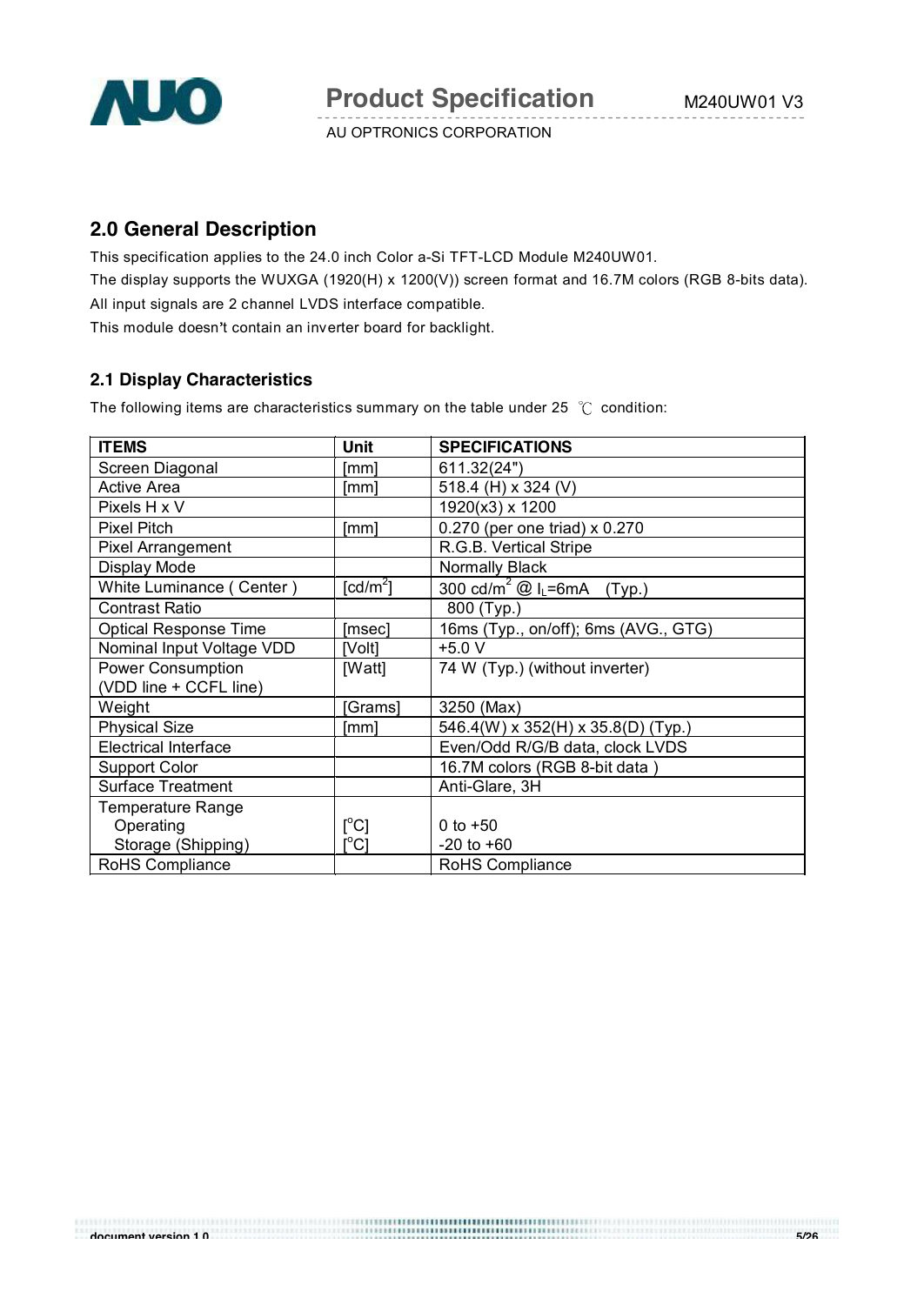

### **2.2 Optical Characteristics**

The optical characteristics are measured under stable conditions at 25  $°C$ :

| Item                                      | <b>Unit</b>                      | <b>Conditions</b>                            | Min.                     | Typ.           | Max.                     | <b>Note</b> |
|-------------------------------------------|----------------------------------|----------------------------------------------|--------------------------|----------------|--------------------------|-------------|
| <b>Viewing Angle</b>                      | [degree]<br>[degree]             | Horizontal<br>(Right)<br>$CR = 10$<br>(Left) | 75<br>75                 | 89<br>89       |                          |             |
|                                           | [degree]<br>[degree]             | (Up)<br>Vertical<br>$CR = 10$<br>(Down)      | $\overline{75}$<br>75    | 89<br>89       | $\overline{\phantom{0}}$ |             |
| Contrast ratio                            |                                  | Normal Direction                             | 560                      | 800            | $\overline{\phantom{a}}$ |             |
| Response Time                             | [msec]                           | Raising Time                                 | $\overline{\phantom{0}}$ | 10             | $\overline{\phantom{a}}$ | Note 1      |
|                                           | [msec]                           | <b>Falling Time</b>                          | $\overline{\phantom{a}}$ | $6\phantom{1}$ | $\overline{\phantom{a}}$ | Note 1      |
|                                           | [msec]                           | Raising + Falling                            | $\overline{\phantom{0}}$ | 16             | 20                       | Note 1      |
|                                           | [msec]                           | Gray to Gray                                 | $\overline{\phantom{0}}$ | $6\phantom{1}$ | 10                       | Note 2      |
| Color / Chromaticity<br>Coordinates (CIE) |                                  | Red x                                        | 0.623                    | 0.653          | 0.683                    |             |
|                                           |                                  | Red y                                        |                          | 0.337          | 0.367                    |             |
|                                           |                                  | Green x                                      | 0.265                    | 0.295          | 0.325                    |             |
|                                           |                                  | Green y                                      | 0.577                    | 0.607          | 0.637                    |             |
|                                           |                                  | Blue x                                       | 0.114                    | 0.144          | 0.174                    |             |
|                                           |                                  | Blue y                                       | 0.045                    | 0.075          | 0.105                    |             |
| Color Coordinates (CIE) White             |                                  | White x                                      | 0.283                    | 0.313          | 0.343                    |             |
|                                           |                                  | White y                                      | 0.299                    | 0.329          | 0.359                    |             |
| Central Luminance (I <sub>L</sub> =6mA)   | $\text{\rm [cd/m}^2\text{\rm ]}$ |                                              | 240                      | 300            |                          |             |
| <b>Luminance Uniformity</b>               | [%]                              |                                              | 75                       | 80             | $\overline{\phantom{0}}$ | Note 3      |
| Crosstalk (in60Hz)                        | N                                |                                              |                          |                | 1.5                      | Note 4      |
| Flicker                                   | dB                               |                                              |                          |                | $-20$                    | Note 5      |
|                                           |                                  |                                              |                          |                |                          |             |

Equipment Pattern Generator, Power Supply, Digital Voltmeter, Luminance meter (PR 880, BM-5A ,

measuring distance

BM5A/ BM7

BM 7 ,CS-1000, & EZContrast\* )



Module Driving Equipment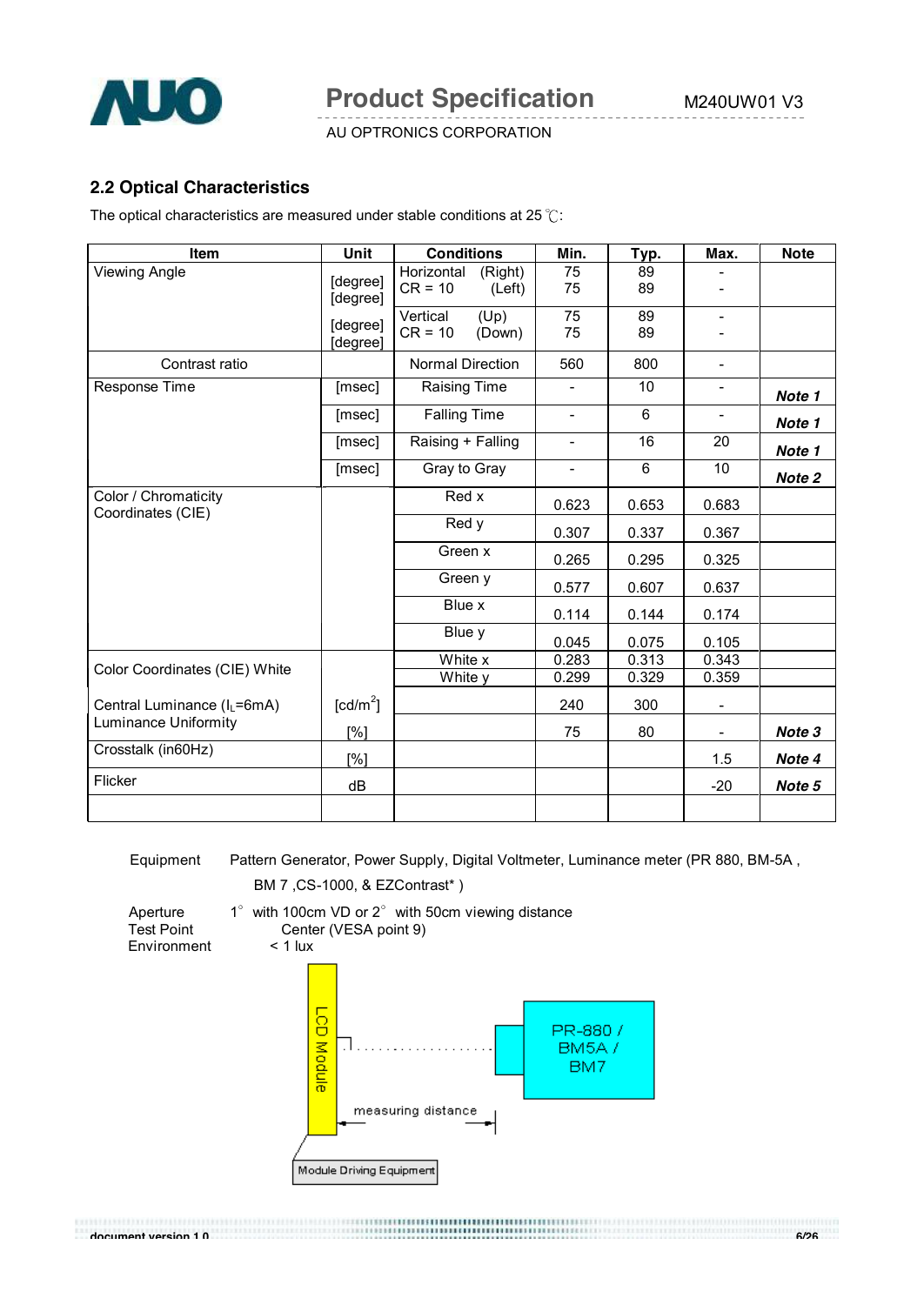

**Product Specification** M240UW01 V3

AU OPTRONICS CORPORATION

\* EZ Contrast is different measurement tool with very close viewing distance.

#### *Note 1:* **Definition of Response time**

The output signals of photodetector are measured when the input signals are changed from "Black" to "White" (rising time), and from "White" to "Black "(falling time), respectively. The response time is interval between the 10% and 90% of amplitudes.



#### *Note 2:* **Over-Drive and Response time:**



#### Algorithm:

Level A - Level B | ≥ 32 then the average of Grey-to-Grey response time is 6 ms. ( F= 60 Hz). Tr (rising time; from "Black" to "White") + Tf (Falling time; from "White" to "Black") =  $16$  ms(typ).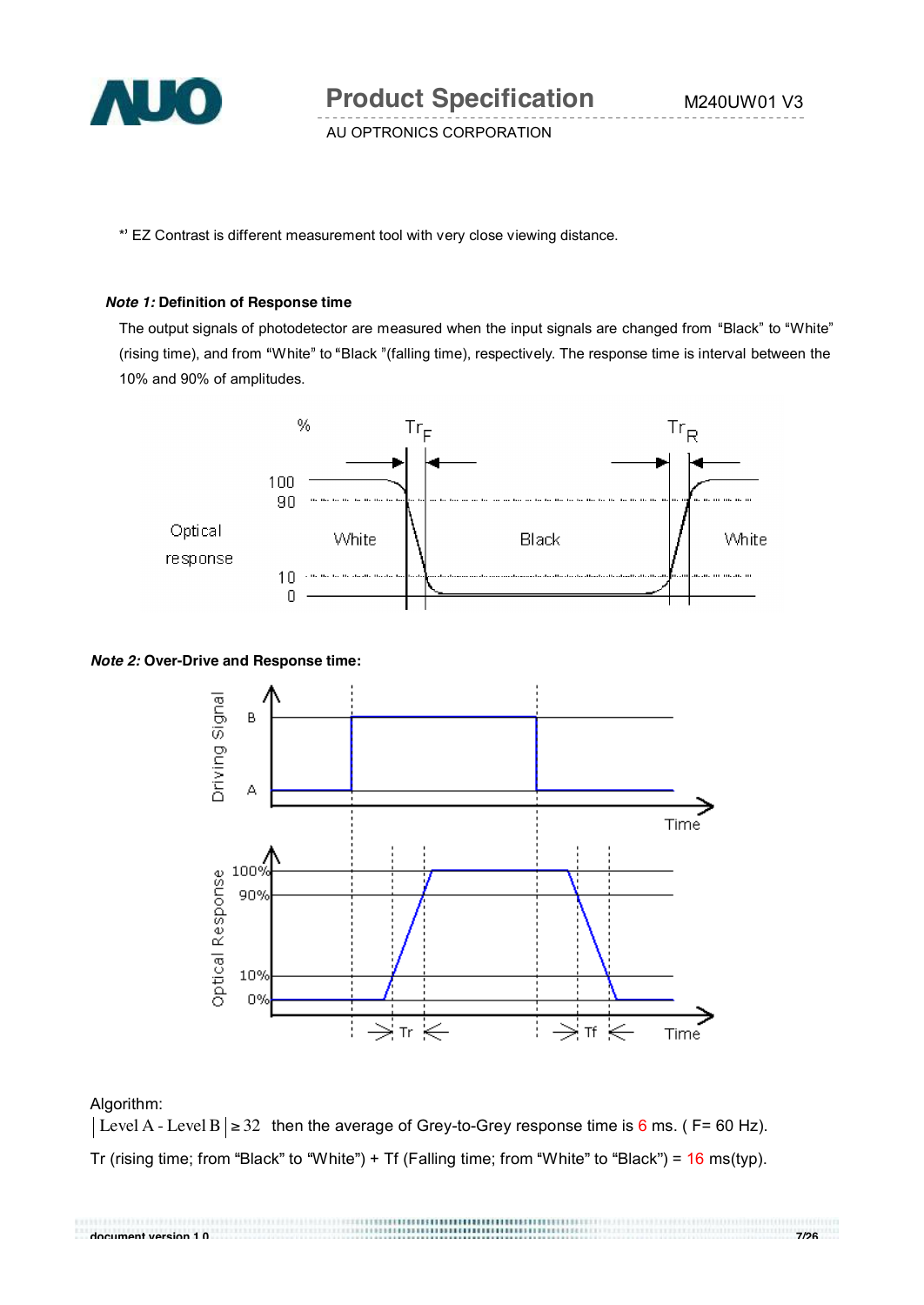

#### *Note 3:* **Luminance uniformity of these 9 points is defined as below**



*Note 4:* Crosstalk is defined as below :

 $CT = | YB - YA | / YA \times 100 (%)$ 

**Where** 

YA = Luminance of measured location without gray level 0 pattern (cd/m2)

YB = Luminance of measured location with gray level 0 pattern (cd/m2)



**document version 1.0 8/26**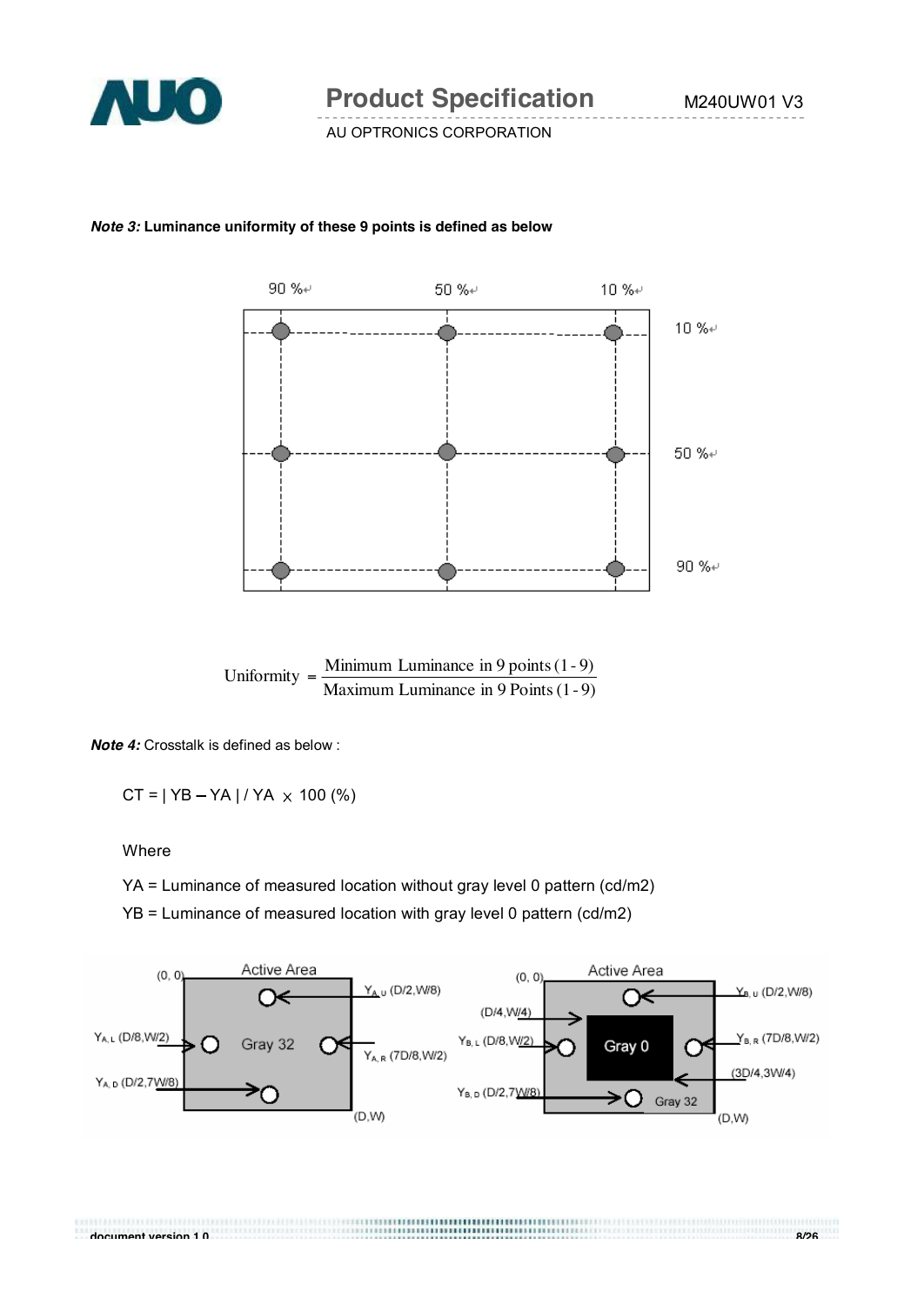

#### *Note 5:* Test Paterm: Subchecker Pattern



Method: Record dBV & DC value with (WESTAR)TRD-100

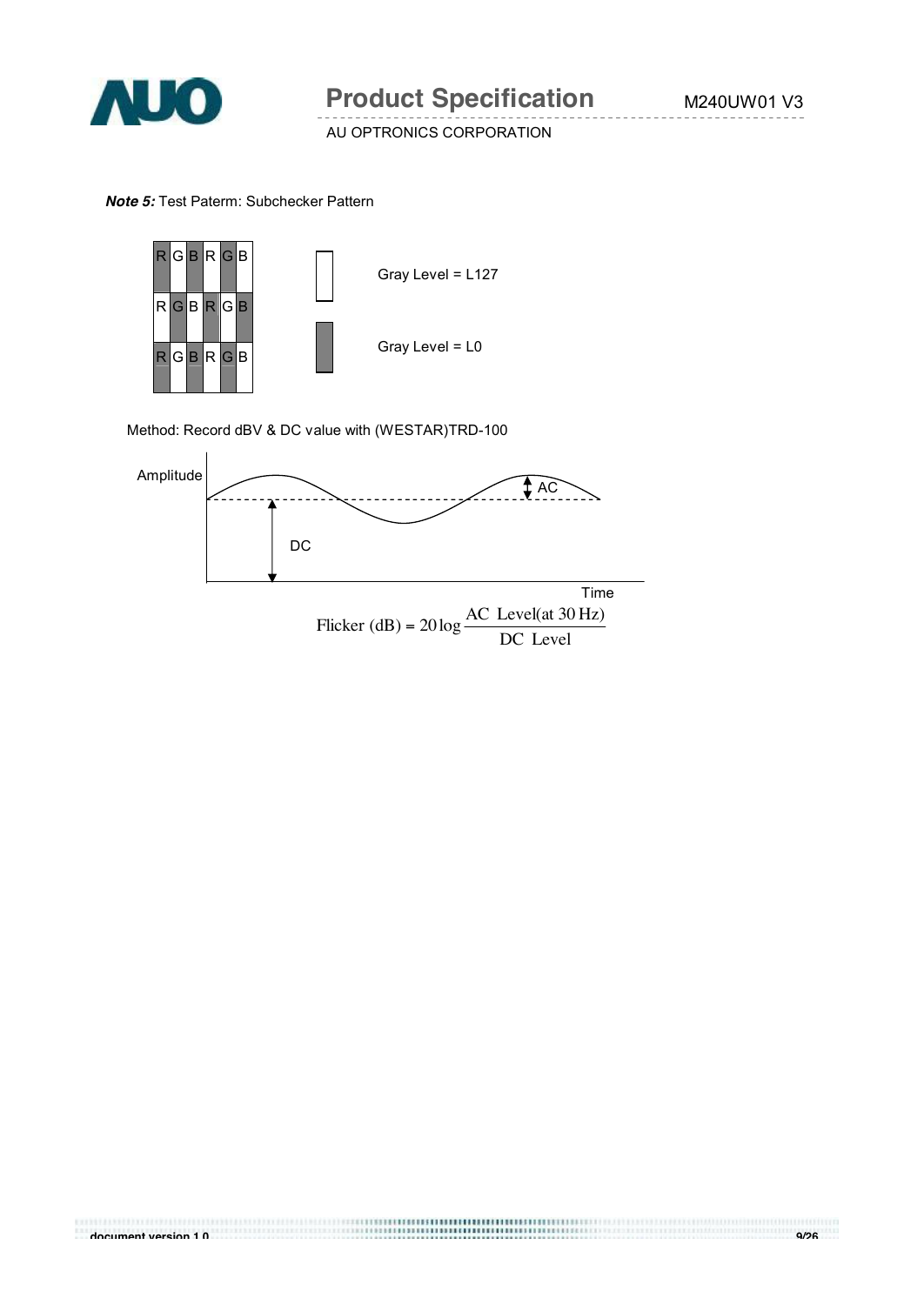

# **3.0 Functional Block Diagram**

The following diagram shows the functional block of the 24.0 inch Color TFT-LCD Module:



JAE FI-XB30SSL-HF15 or compatible

## **Mating Type:**

FI-X30HL-T (Locked Type)

FI-X30S-H (Unlocked Type)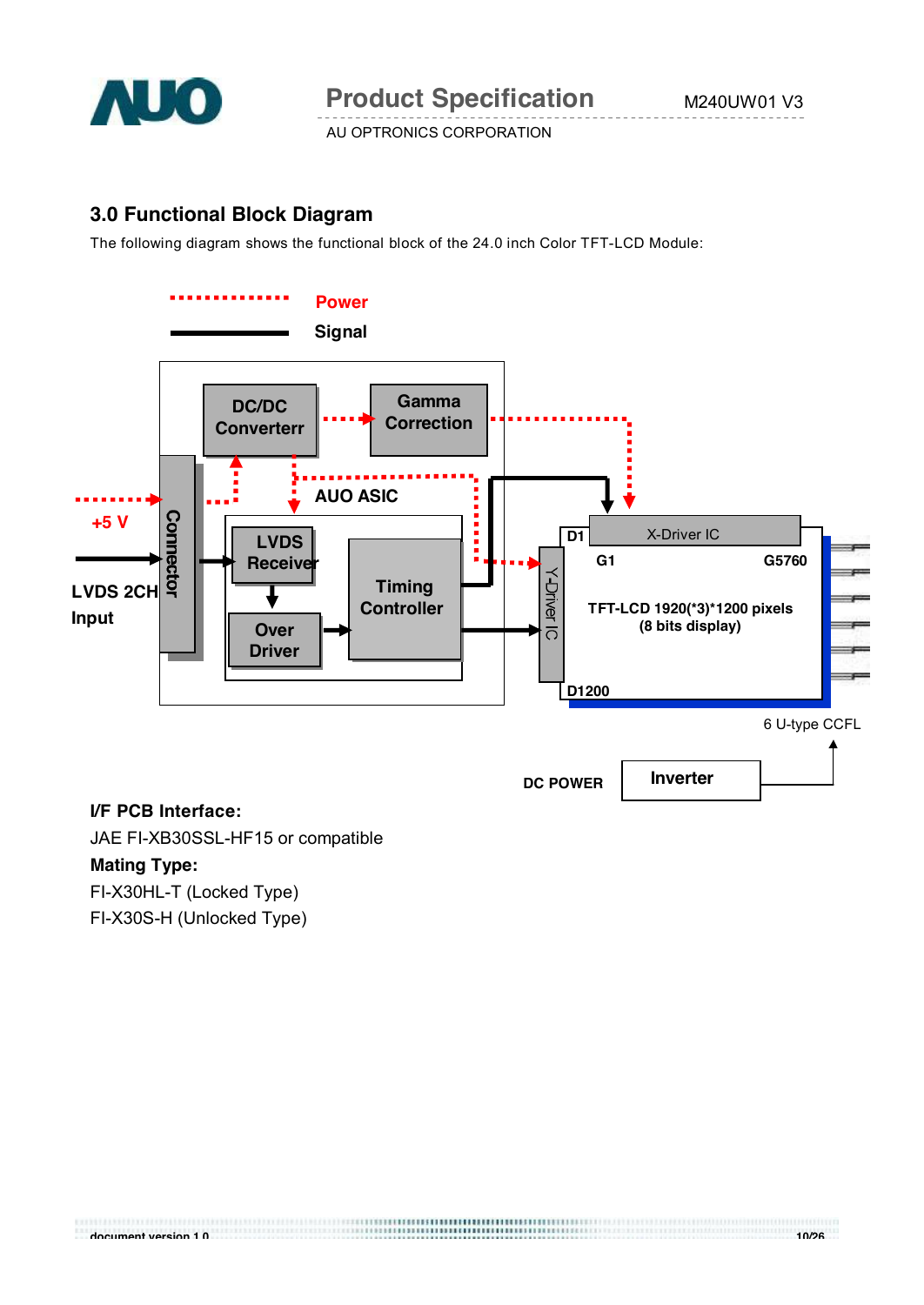

# **4.0 Absolute Maximum Ratings**

Absolute maximum ratings of the module is as following:

#### **4.1 TFT LCD Module**

| ltem            | Svmbol | Min | Max | Unit  | <b>Conditions</b> |
|-----------------|--------|-----|-----|-------|-------------------|
| Logic/LCD Drive | VIN    | 4.5 | 5.5 | [Volt | <b>Note 1.2</b>   |

#### **4.2 Backlight Unit**

| ltem                | Svmbol      | Min | Max | Unit     | <b>Conditions</b> |
|---------------------|-------------|-----|-----|----------|-------------------|
| <b>CCFL Current</b> | <b>ICFL</b> | ົ   | 8.0 | [mA] rms | <b>Note 1.2</b>   |

#### **4.3 Absolute Ratings of Environment**

| <b>Item</b>                  | Symbol     | Min.  | Max.  | Unit          | <b>Conditions</b> |  |
|------------------------------|------------|-------|-------|---------------|-------------------|--|
| <b>Operating Temperature</b> | TOP        |       | $+50$ | $[^{\circ}C]$ |                   |  |
| <b>Operation Humidity</b>    | <b>HOP</b> | 5     | 90    | [%RH]         | Note 3            |  |
| Storage Temperature          | TST        | $-20$ | $+60$ | $[^{\circ}C]$ |                   |  |
| <b>Storage Humidity</b>      | HST        | 5     | 90    | [%RH]         |                   |  |

*Note 1:* With in Ta (25°C)

*Note 2:* Permanent damage to the device may occur if exceed maximum values

*Note 3:* For quality perfermance, please refer to AUO IIS(Incoming Inspection Standard).

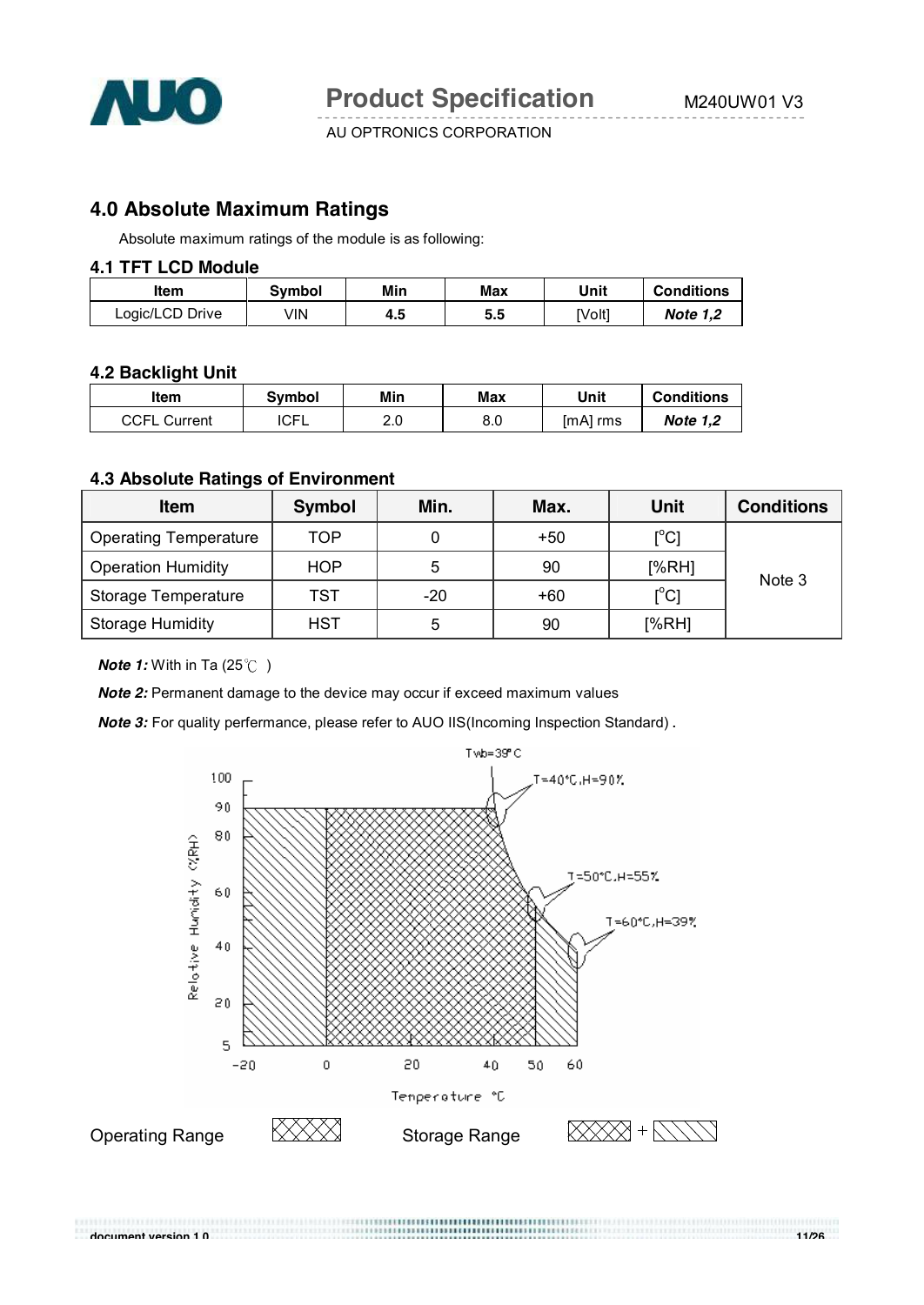

# **5.0 Electrical characteristics**

### **5.1 TFT LCD Module**

#### **5.1.1 Power Specification**

Input power specifications are as follows;

| Symbol       | <b>Parameter</b>           | Min                      | Typ | <b>Max</b> | <b>Units</b> | <b>Condition</b>                                 |
|--------------|----------------------------|--------------------------|-----|------------|--------------|--------------------------------------------------|
| VDD          | Logic/LCD Drive<br>Voltage | 4.5                      | 5.0 | 5.5        | [Volt]       | $\pm$ 10%                                        |
| IDD          | <b>VDD</b> current         |                          | 1.8 | 2.2        | [A]          | VDD=5V, All White Pattern,<br>at frame rate 60Hz |
| <b>Irush</b> | <b>LCD Inrush Current</b>  | -                        | ۰   | 5          | [A]          | <b>Note</b>                                      |
| <b>PDD</b>   | <b>VDD Power</b>           | $\overline{\phantom{0}}$ | 9   | 11         | [Watt]       | VDD=5V, All White Pattern,<br>at 60Hz            |

*Note:* Measurement conditions:

The duration of rush current is about 2ms and rising time of power input is 1ms(min.).



**document version 1.0 12/26**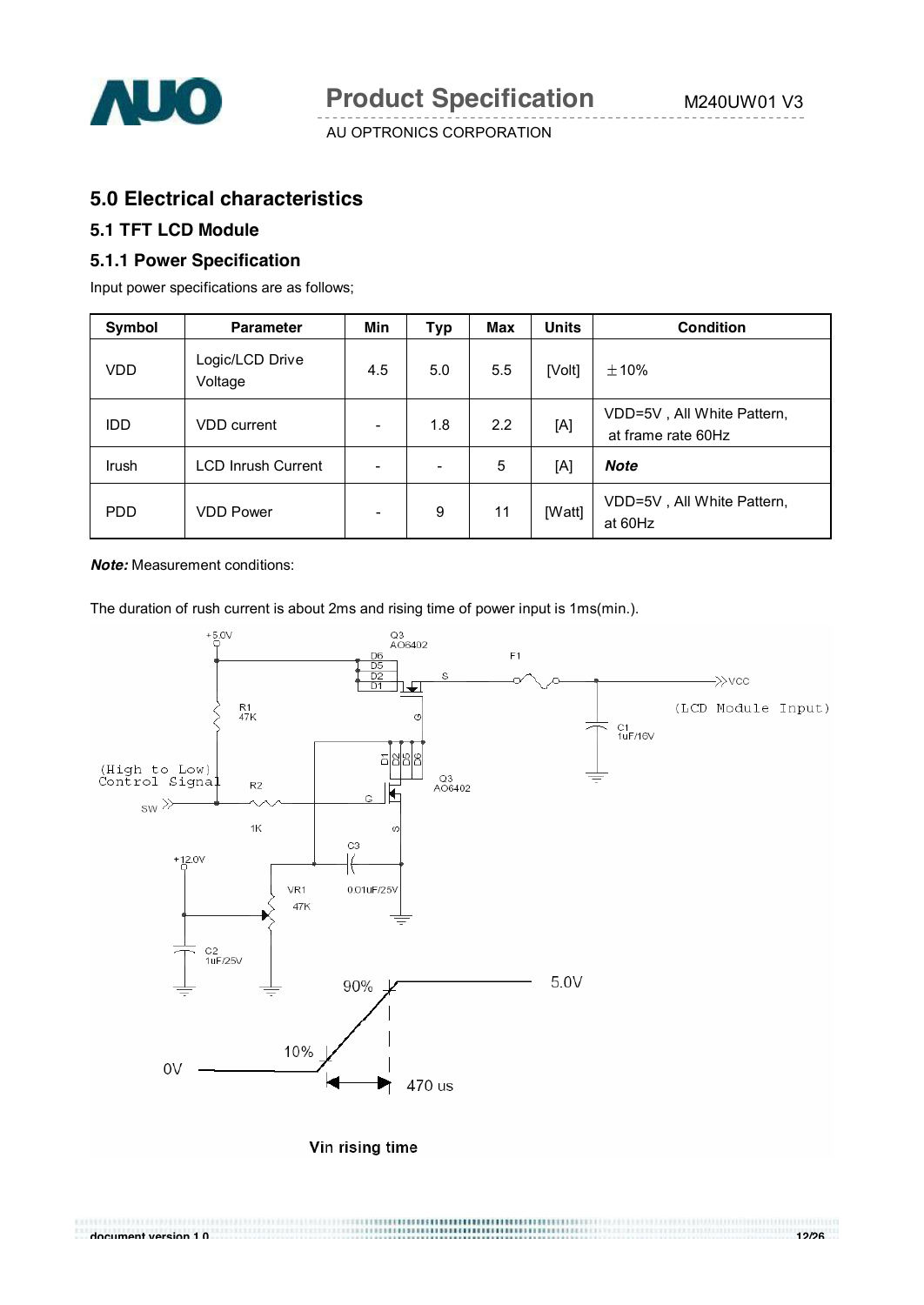

#### **5.1.2 Signal Electrical Characteristics**

Input signals shall be low or Hi-Z state when Vin is off It is recommended to refer the specifications of SN75LVDS82DGG (Texas Instruments) in detail.

Each signal characteristics are as follows;

| Symbol      | <b>Parameter</b>           | Min                      | Typ    | Max    | <b>Units</b> | <b>Condition</b>  |
|-------------|----------------------------|--------------------------|--------|--------|--------------|-------------------|
| <b>VTH</b>  | Differential Input High    |                          |        | $+100$ | [mV]         | $VICM = 1.2V$     |
|             | Threshold                  | $\overline{\phantom{0}}$ | $+50$  |        |              | <b>Note</b>       |
| VTL         | Differential Input Low     |                          | -50    |        | [mV]         | $VICM = 1.2V$     |
|             | Threshold                  | $-100$                   |        |        |              | <b>Note</b>       |
| VID         | Input Differential Voltage | 100                      | ۰      | 600    | [mV]         | <b>Note</b>       |
| <b>VICM</b> | Differential Input Common  |                          |        |        |              | $VTH-VTL = 200MV$ |
|             | Mode Voltage               | $+1.0$                   | $+1.2$ | $+1.5$ | [V]          | <b>Note</b>       |



*Note:* LVDS Signal Waveform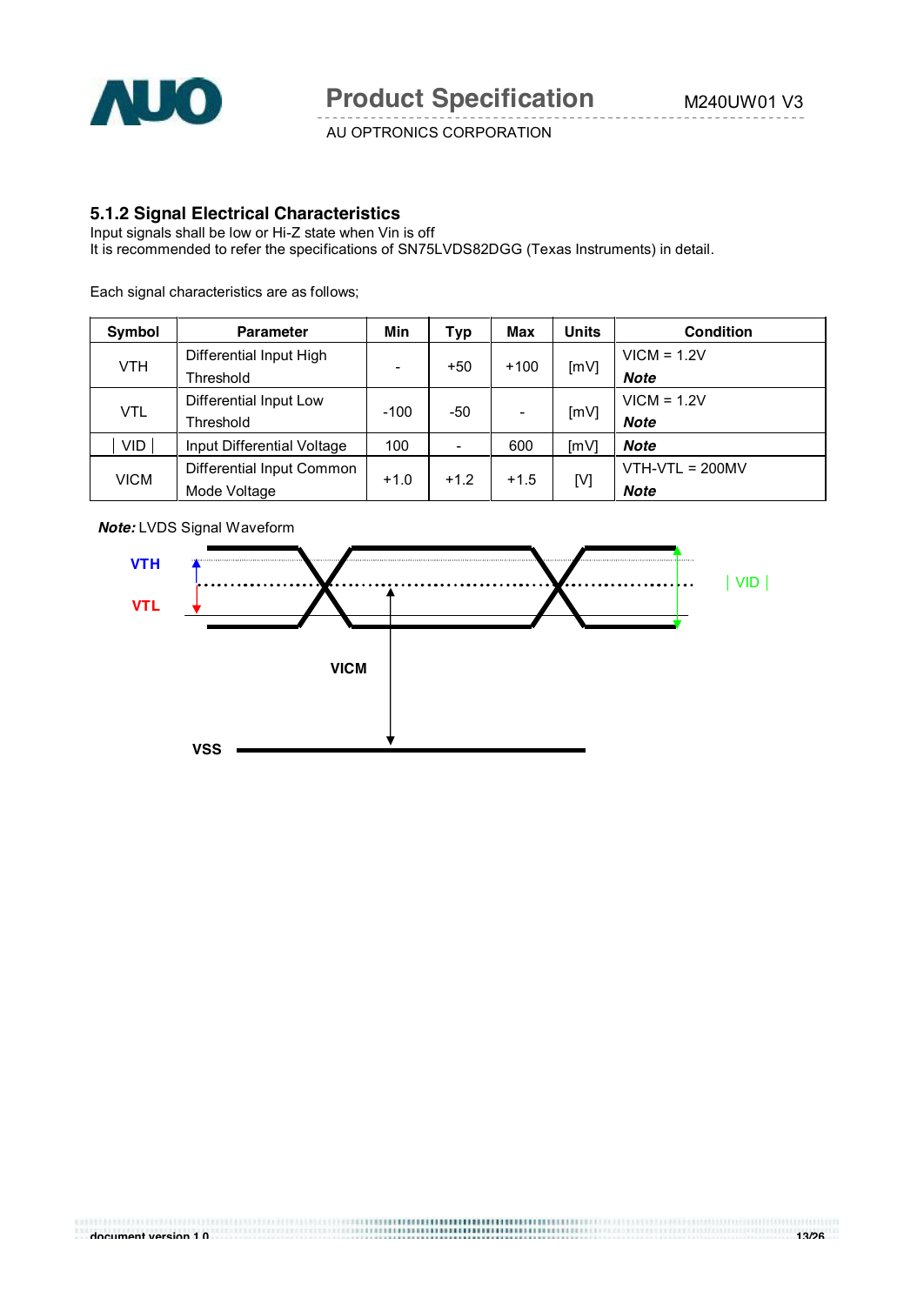

# **5.2 Backlight Unit**

Parameter guideline for CCFL Inverter is under stable conditions at  $25^{\circ}$  (Room Temperature):

| <b>Parameter</b>                                    | Min.   | Typ.                     | Max. | <b>Unit</b> | <b>Condition</b> |
|-----------------------------------------------------|--------|--------------------------|------|-------------|------------------|
| <b>CCFL Operation Current(IRCFL)</b>                | 2.0    | 6.0                      | 8.0  | $[mA]$ rms  | Note 2           |
| <b>CCFL Frequency(FCFL)</b>                         | 40     | 53                       | 60   | [KHz]       | Note $3,4$       |
| CCFL Ignition Voltage(ViCFL, Ta=<br>$O^{\circ}$ $C$ | 2850   |                          |      | [Volt] rms  | Note 5           |
| CCFL Ignition Voltage(ViCF, Ta=<br>$25^{\circ}$ (   | 2280   |                          |      | [Volt] rms  |                  |
| <b>CCFL Operation Voltage (VCFL)</b>                |        | 1800<br>$(Q\otimes 6mA)$ |      | [Volt] rms  | Note 6           |
| <b>CCFL Power Consumption(PCFL)</b>                 |        | 64.8                     |      | [Watt]      | Note 6           |
| <b>CCFL Life Time(LTCFL)</b>                        | 50,000 |                          |      | [Hour]      | Note 7           |

Note 1: Typ. are AUO recommended design points.

- \*1 All of characteristics listed are measured under the condition using the AUO test inverter.
- \*2 In case of using an inverter other than listed, it is recommended to check the inverter carefully. Sometimes, interfering noise stripes appear on the screen, and substandard luminance or flicker at low power may happen.
- \*3 In designing an inverter, it is suggested to check safety circuit very carefully. Impedance of CCFL, for instance, becomes more than 1 [M ohm] when CCFL is damaged.
- \*4 Generally, CCFL has some amount of delay time after applying kick-off voltage. It is recommended to keep on applying kick-off voltage for 1 [Sec] until discharge.
- \*5 Reducing CCFL current increases CCFL discharge voltage and generally increases CCFL discharge frequency. So all the parameters of an inverter should be carefully designed so as not to produce too much leakage current from high-voltage output of the inverter.
- Note 2: CCFL standard current is measured at  $25\pm2^{\circ}$ .
- Note 3: CCFL discharge frequency should be carefully determined to avoid interference between inverter and TFT LCD.
- Note 4: The frequency range will not affect to lamp life and reliability characteristics.
- Note 5: CCFL inverter should be able to give out a power that has a generating capacity of over 2850 voltage. Lamp units need 2850 voltage minimum for ignition.

Note 6: The variance of CCFL power consumption is  $\pm 10\%$ . Calculator value for reference (IRCFL  $\times$  $VCFL \times 6 = PCFL$ 

Note 7: Definition of life time: brightness becomes 50% or less than the minimum luminance value of CCFL unit. The minimum life time of CCFL unit is on the condition of 6mA CCFL current and  $25\pm2^{\circ}$ .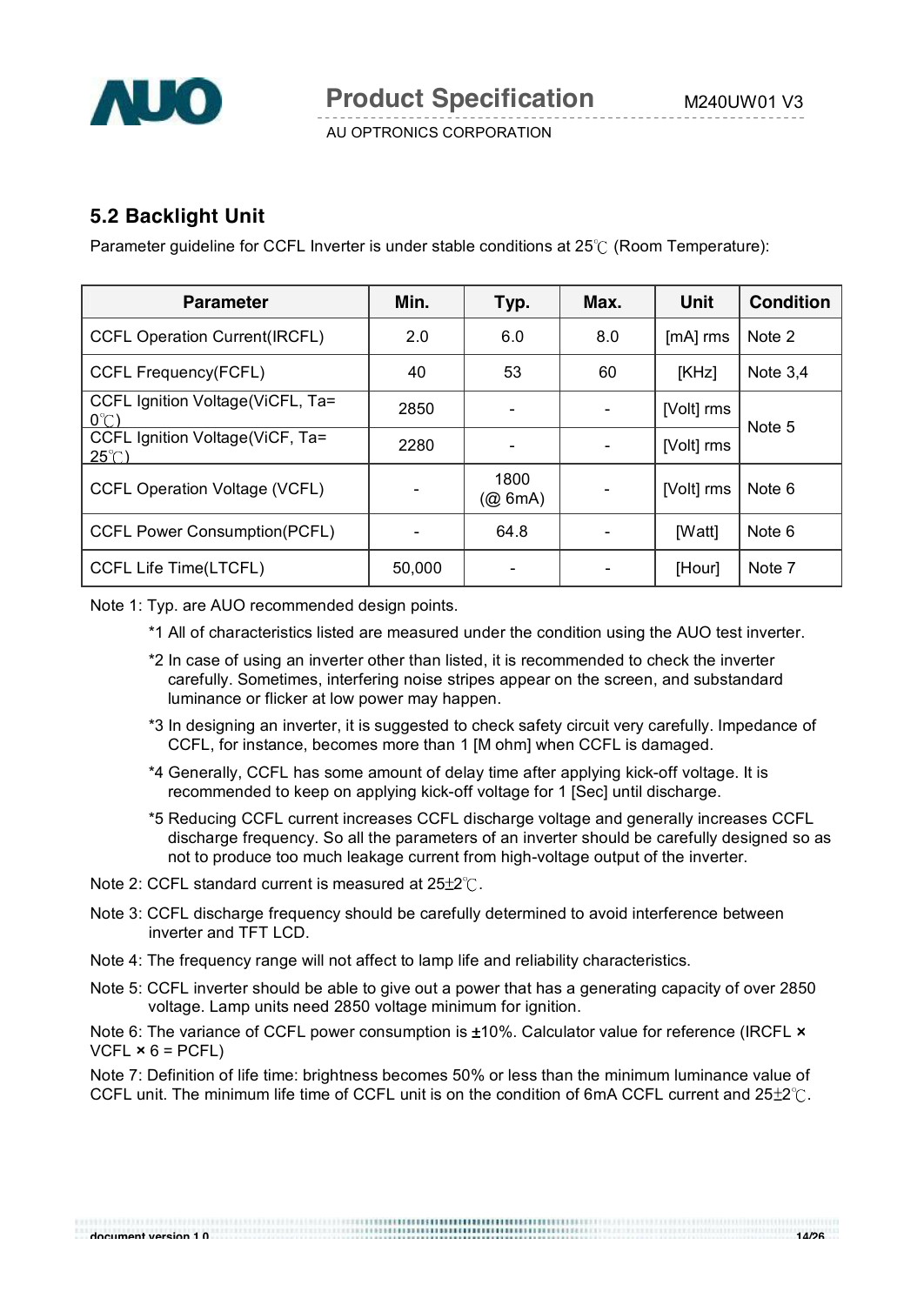

# **6.0 Signal Characteristic**

#### **6.1 Pixel Format Image**

Following figure shows the relationship of the input signals and LCD pixel format.



## **6.2 The input data format**



**Note 1:** R/G/B data 7:MSB, R/G/B data 0:LSB  $O$  = "First Pixel Data"  $E =$  "Second Pixel Data"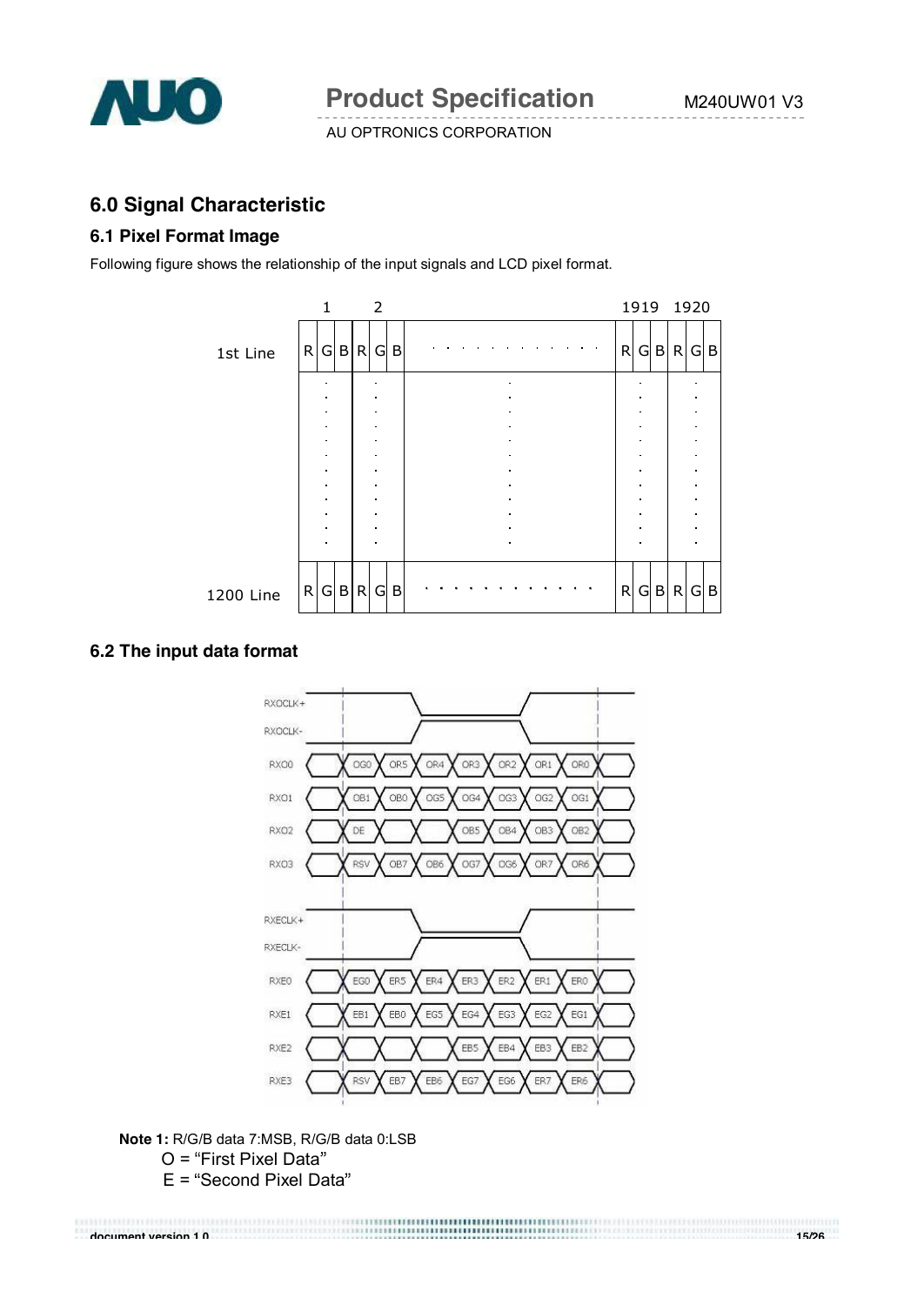

#### **6.3 Signal Description**

The module using one LVDS receiver SN75LVDS82(Texas Instruments) or compatible. LVDS is a differential signal technology for LCD interface and high speed data transfer device. Transmitter shall be SN75LVDS83(negative edge sampling) or compatible**.** The first LVDS port(RxOxxx) transmits odd pixels while the second LVDS port(RxExxx) transmits even pixels.

| PIN#           | <b>SIGNAL NAME</b> | <b>DESCRIPTION</b>                                       |
|----------------|--------------------|----------------------------------------------------------|
| 1              | RxOIN0-            | Negative LVDS differential data input (Odd data)         |
| $\overline{2}$ | RxOIN0+            | Positive LVDS differential data input (Odd data)         |
| <u>3</u>       | RxOIN1-            | Negative LVDS differential data input (Odd data)         |
| $\overline{4}$ | RxOIN1+            | Positive LVDS differential data input (Odd data)         |
| $\overline{5}$ | RxOIN2-            | Negative LVDS differential data input (Odd data, DSPTMG) |
| 6              | RxOIN2+            | Positive LVDS differential data input (Odd data, DSPTMG) |
| 7              | GND.               | Power Ground                                             |
| $\overline{8}$ | RxOCLK-            | Negative LVDS differential clock input (Odd clock)       |
| 9              | RxOCLK+            | Positive LVDS differential clock input (Odd clock)       |
| 10             | RxOIN3-            | Negative LVDS differential data input (Odd data)         |
| 11             | RxOIN3+            | Positive LVDS differential data input (Odd data)         |
| 12             | RxEIN0-            | Negative LVDS differential data input (Even data)        |
| 13             | RxEIN0+            | Positive LVDS differential data input (Even data)        |
| 14             | GND.               | Power Ground                                             |
| 15             | RxEIN1-            | Positive LVDS differential data input (Even data)        |
| 16             | RxEIN1+            | Negative LVDS differential data input (Even data)        |
| 17             | GND.               | Power Ground                                             |
| 18             | <u>RxEIN2-</u>     | Negative LVDS differential data input (Even data)        |
| 19             | RxEIN2+            | Positive LVDS differential data input (Even data)        |
| 20             | RxECLK-            | Negative LVDS differential clock input (Even clock)      |
| 21             | RxECLK+            | Positive LVDS differential clock input (Even clock)      |
| 22             | RxEIN3-            | Negative LVDS differential data input (Even data)        |
| 23             | RxEIN3+            | Positive LVDS differential data input (Even data)        |
| 24             | <b>GND</b>         | Power Ground                                             |
| 25             | <b>NC</b>          | No connection                                            |
| 26             | <b>NC</b>          | No connection                                            |
| 27             | <b>VDD</b>         | Power +5V                                                |
| 28             | VDD                | Power +5V                                                |
| 29             | VDD                | Power +5V                                                |
| 30             | <b>VDD</b>         | Power +5V                                                |

**document version 1.0 16/26**

Note1: Start from left side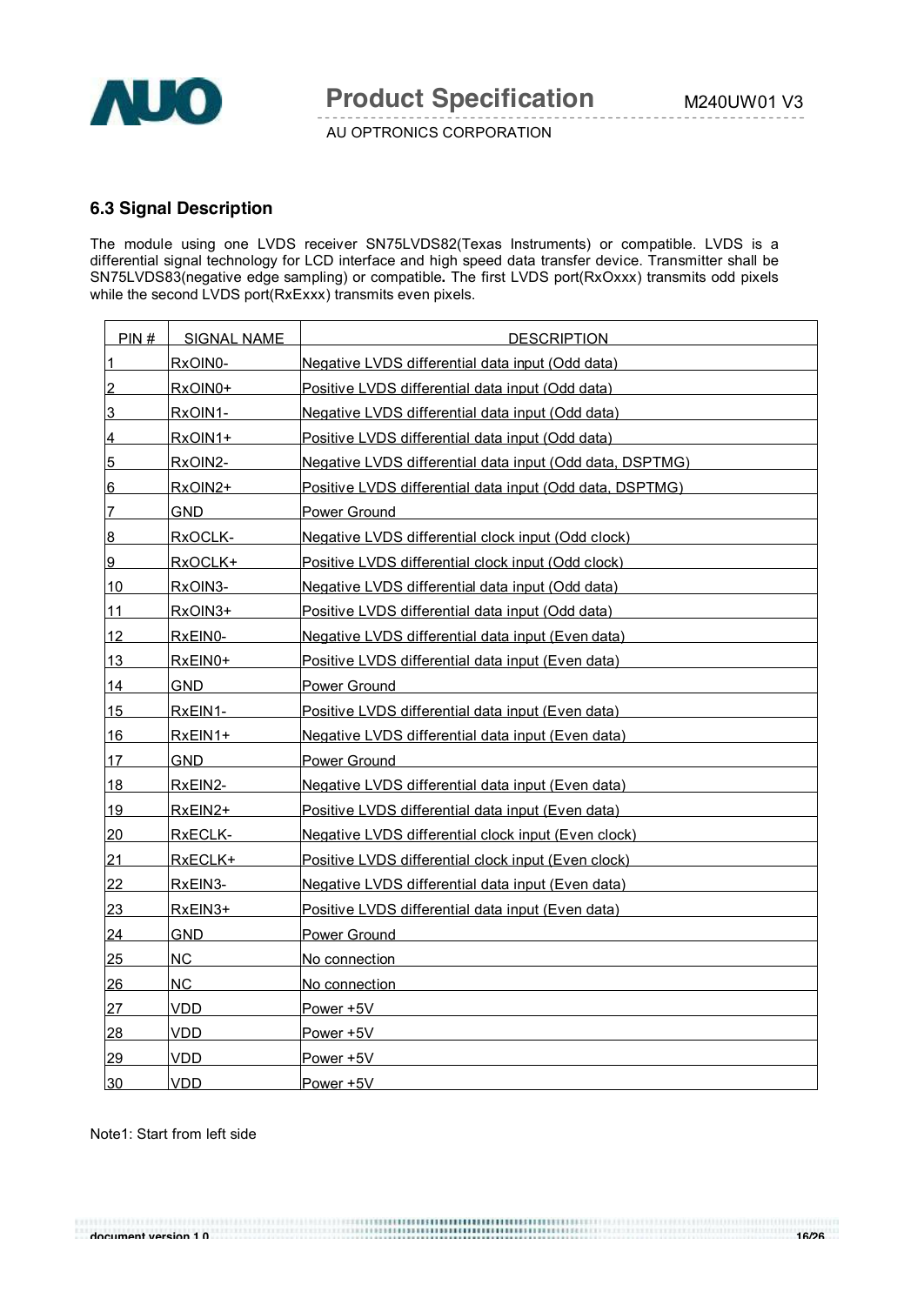

# **Product Specification** M240UW01 V3

AU OPTRONICS CORPORATION



**Note2:** Input signals of odd and even clock shall be the same timing.

#### **6.4 Timing Characteristics**

Basically, interface timings described here is not actual input timing of LCD module but output timing of SN75LVDS82DGG (Texas Instruments) or equivalent.

**Note:** Typical value refer to VESA STANDARD

| Signal            | Item            | Symbol   | Min   | Typ                      | Max                          | Unit        |
|-------------------|-----------------|----------|-------|--------------------------|------------------------------|-------------|
|                   | Period          | Tv       | 1211  | 1212                     | 2048                         | Th          |
| Vertical          | Active          | Tdisp(v) | 1200  | 1200                     | 1200                         | Th          |
| Section           | <b>Blanking</b> | Tblk(v)  | 11    | 12                       | $\qquad \qquad \blacksquare$ | Th          |
|                   | Period          | Th       | 1040  | 1072                     | 2048                         | Tclk        |
| Horizontal        | Active          | Tdisp(h) | 960   | 960                      | 960                          | <b>Tclk</b> |
| Section           | <b>Blanking</b> | Tblk(h)  | 80    | 112                      |                              | Tclk        |
| Clock             | Period          | Tclk     | 11.76 | $\overline{\phantom{a}}$ | -                            | ns          |
|                   | Frequency       | Freq     |       | $\overline{\phantom{0}}$ | 85                           | MHz         |
| <b>Frame Rate</b> | Frequency       | Vsync    | 47    | 60                       | 65                           | Hz          |

Note : DE mode only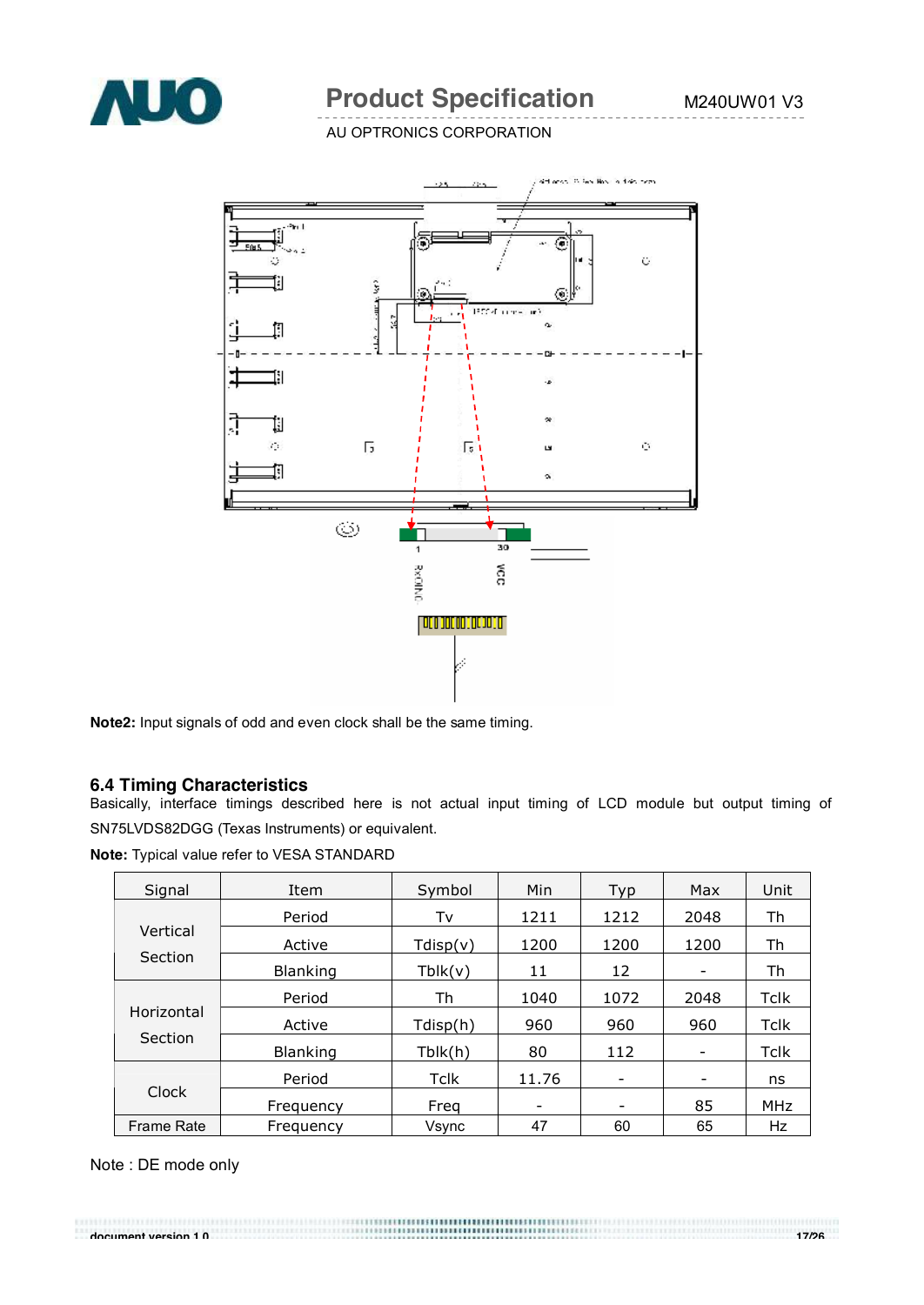

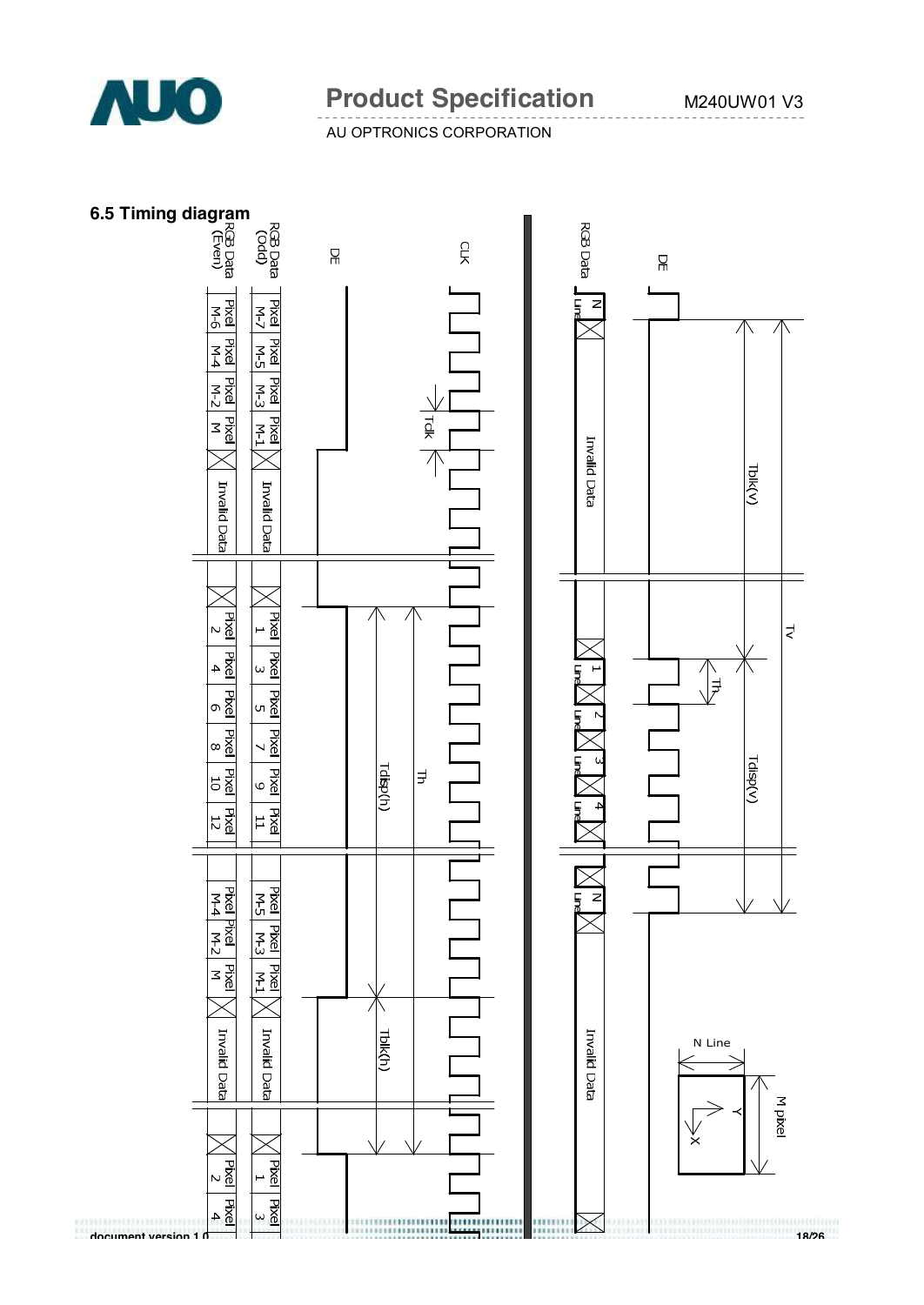

B

AU OPTRONICS CORPORATION

# **6.6 Power ON/OFF Sequence**

Vin power and lamp on/off sequence is as follows. Interface signals are also shown in the chart. Signals from any system shall be Hi-Z state or low level when Vin is off.



| <b>Symbol</b>  | <b>Values</b> |     |                          | Unit |
|----------------|---------------|-----|--------------------------|------|
|                | Min           | Typ | Max                      |      |
| T1             | 0.3           | -   | 10                       | [ms] |
| T <sub>2</sub> | 0.5           | 40  | 50                       | [ms] |
| T3             | 300           | -   | $\overline{\phantom{a}}$ | [ms] |
| T4             | 300           |     | -                        | [ms] |
| T5             | 0.5           | 16  | 50                       | [ms] |
| T6             | 0.5           | ٠   | 60                       | [ms] |
| T7             | 1000          |     | -                        | [ms] |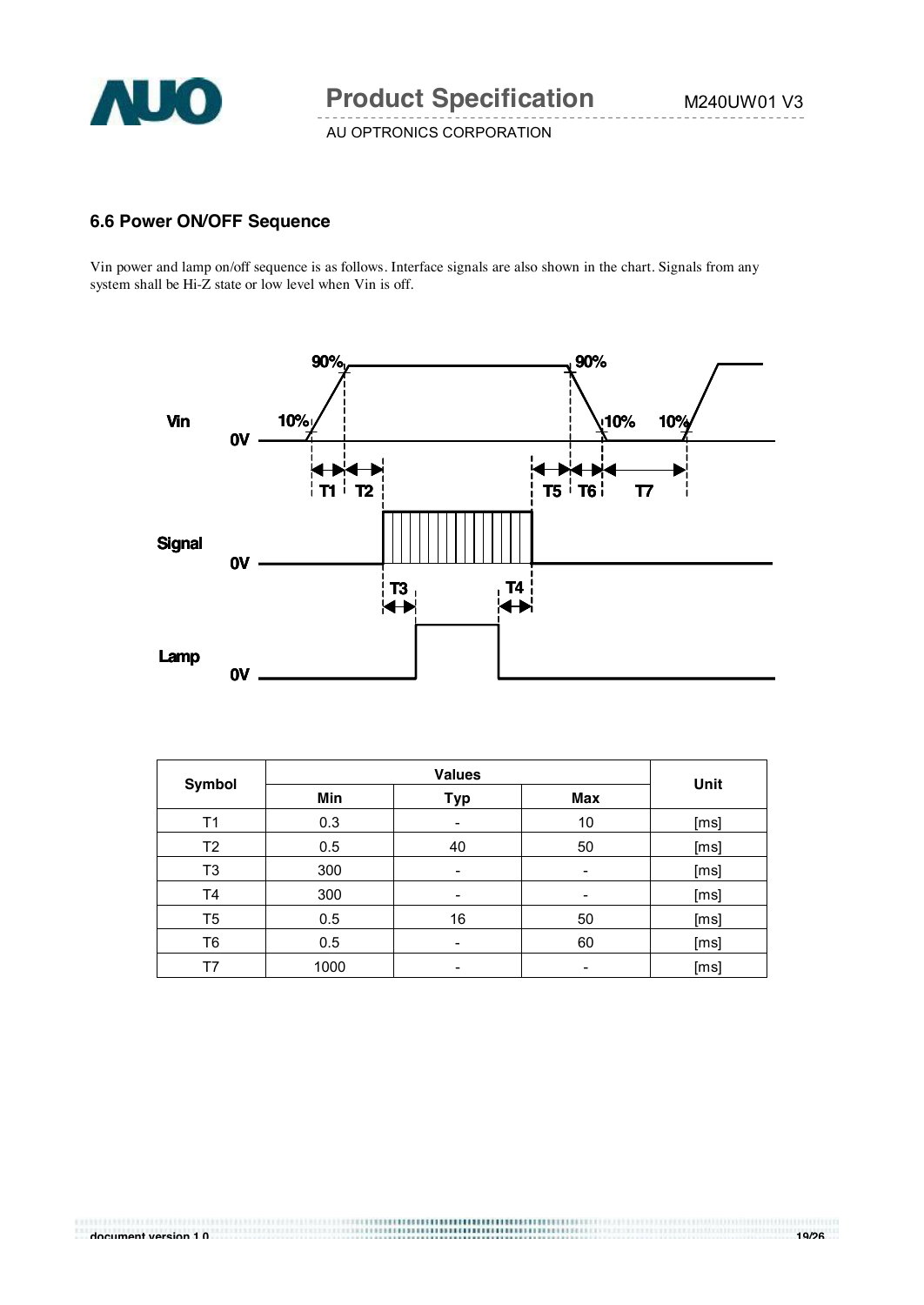

# **7.0 Connector & Pin Assignment**

Physical interface is described as for the connector on module. These connectors are capable of accommodating the following signals and will be following components.

## **7.1 TFT LCD Module**

| <b>Connector Name / Designation</b> | Interface Connector / Interface card |
|-------------------------------------|--------------------------------------|
| Manufacturer                        | JAE or compatible                    |
| Type Part Number                    | FI-XB30SSL-HF15                      |
|                                     | FI-X30HL-T (Locked Type)             |
| <b>Mating Housing Part Number</b>   | FI-X30S-H (Unlocked Type)            |

#### **7.1.1 Pin Assignment**

| Pin#           | <b>Signal Name</b> | Pin#            | <b>Signal Name</b> |
|----------------|--------------------|-----------------|--------------------|
| 1              | RxOIN0-            | $\overline{2}$  | RxOIN0+            |
| 3              | RxOIN1-            | 4               | RxOIN1+            |
| 5              | RxOIN2-            | 6               | RxOIN2+            |
| $\overline{7}$ | <b>GND</b>         | 8               | RxOCLKIN-          |
| 9              | RxOCLKIN+          | 10              | RxOIN3-            |
| 11             | RxOIN3+            | 12 <sub>2</sub> | RxEIN0-            |
| 13             | RxEIN0+            | 14              | <b>GND</b>         |
| 15             | RxEIN1-            | 16              | RxEIN1+            |
| 17             | <b>GND</b>         | 18              | RxEIN2-            |
| 19             | RxEIN2+            | 20              | <b>RxECLKIN-</b>   |
| 21             | RxECLKIN+          | 22              | RxEIN3-            |
| 23             | RxEIN3+            | 24              | <b>GND</b>         |
| 25             | <b>NV</b>          | 26              | NC                 |
| 27             | <b>VDD</b>         | 28              | <b>VDD</b>         |
| 29             | <b>VDD</b>         | 30              | <b>VDD</b>         |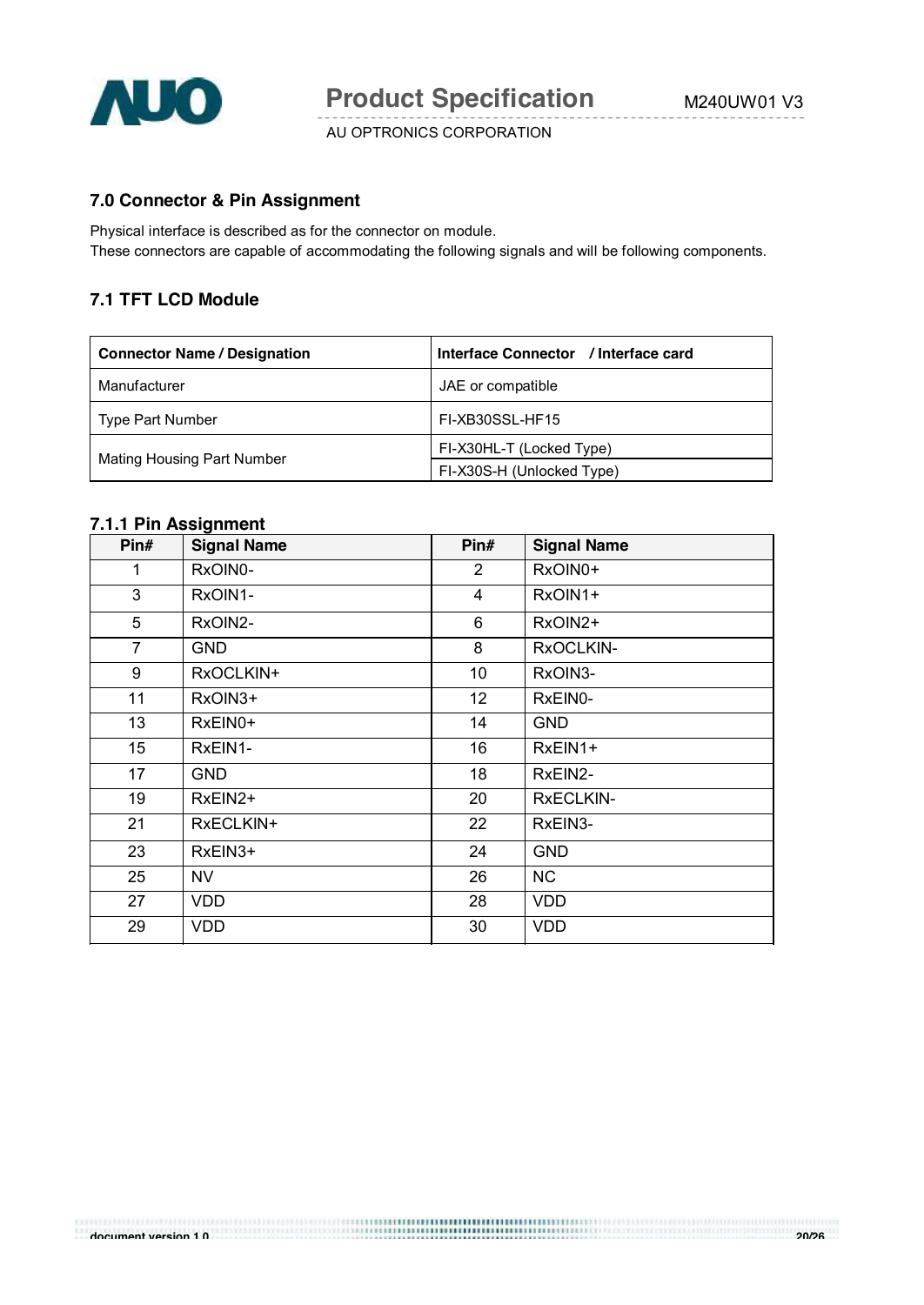

## **7.2 Backlight Unit**

Physical interface is described as for the connector on module. These connectors are capable of accommodating the following signals and will be following components.

| Connector Name / Designation   | Lamp Connector / Backlight lamp |
|--------------------------------|---------------------------------|
| Manufacturer                   | JST                             |
| <b>Type Part Number</b>        | <b>BHR-04VS-1</b>               |
| <b>Mating Type Part Number</b> | SM02(12)B-BH                    |

# **7.2.1 Signal for Lamp connector**

| Connector       | Pin No. | Input | Color | Function            |
|-----------------|---------|-------|-------|---------------------|
| CN <sub>1</sub> | 1       | Hot   | Pink  | <b>High Voltage</b> |
|                 | 4       | Hot   | White | <b>High Voltage</b> |
| CN <sub>2</sub> | 1       | Hot   | Pink  | <b>High Voltage</b> |
|                 | 4       | Hot   | White | <b>High Voltage</b> |
| CN <sub>3</sub> | 1       | Hot   | Pink  | <b>High Voltage</b> |
|                 | 4       | Hot   | White | <b>High Voltage</b> |
| CN <sub>4</sub> | 1       | Hot   | Pink  | <b>High Voltage</b> |
|                 | 4       | Hot   | White | <b>High Voltage</b> |
| CN <sub>5</sub> | 1       | Hot   | Pink  | <b>High Voltage</b> |
|                 | 4       | Hot   | White | <b>High Voltage</b> |
| CN <sub>6</sub> | 1       | Hot   | Pink  | <b>High Voltage</b> |
|                 | 4       | Hot   | White | <b>High Voltage</b> |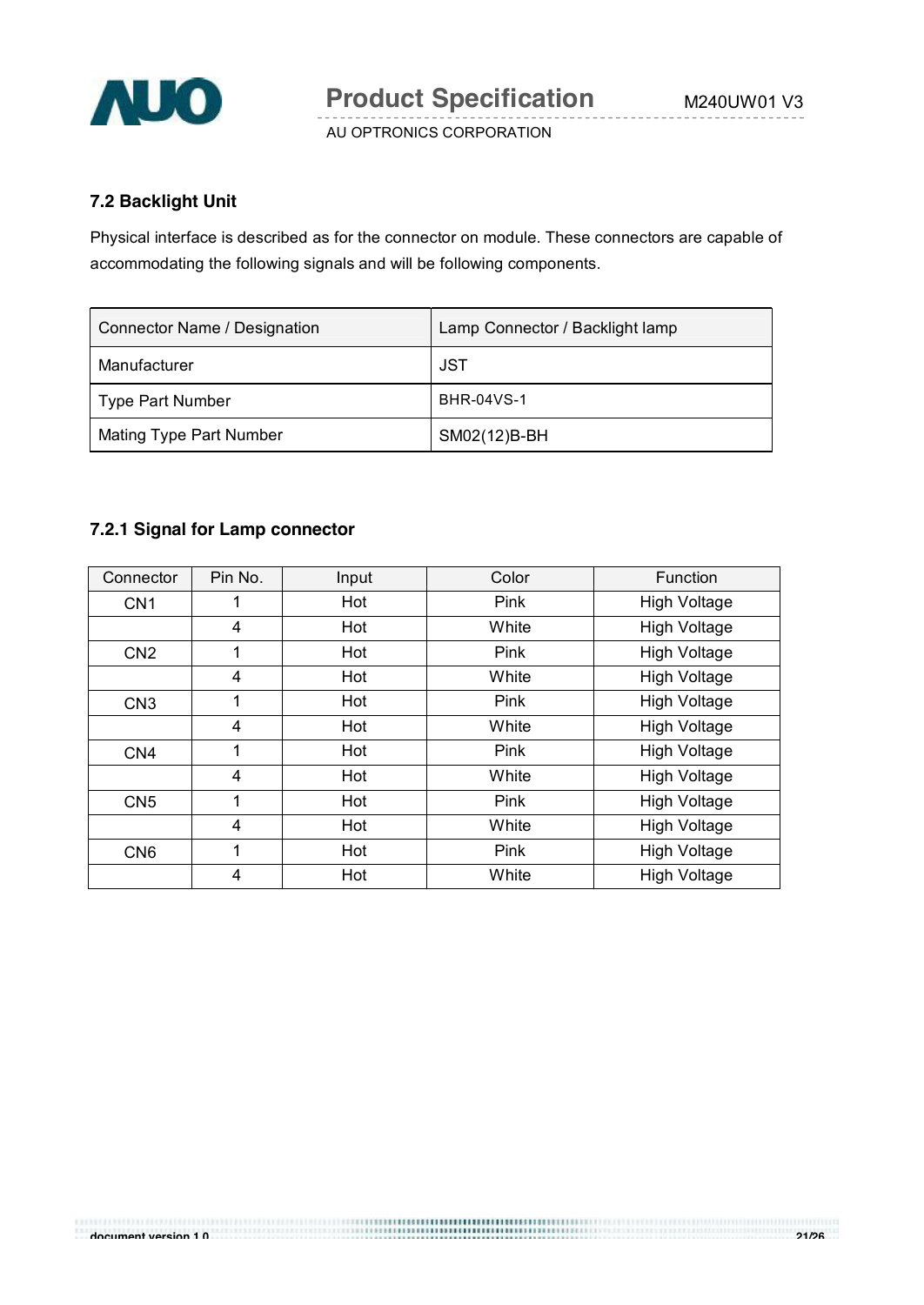

#### **8.0 Reliability Test**

Environment test conditions are listed as following table.

| <b>Items</b>                               | <b>Required Condition</b>                                                                                                      | <b>Note</b>    |
|--------------------------------------------|--------------------------------------------------------------------------------------------------------------------------------|----------------|
| Temperature Humidity Bias (THB)            | Ta= $50^{\circ}$ C, 80%RH, 300hours                                                                                            |                |
| <b>High Temperature Operation</b><br>(HTO) | Ta= $50^{\circ}$ C, 50%RH, 300hours                                                                                            |                |
| Low Temperature Operation (LTO)            | Ta= $0^{\circ}$ C, 300 hours                                                                                                   |                |
| High Temperature Storage (HTS)             | Ta= $60^{\circ}$ C, 300 hours                                                                                                  |                |
| Low Temperature Storage (LTS)              | Ta= $-20^{\circ}$ C, 300 hours                                                                                                 |                |
| <b>Vibration Test</b><br>(Non-operation)   | Acceleration: 1.5 G<br>Wave: Random<br>Frequency: 10 - 200 - 10 Hz<br>Sweep: 30 Minutes each Axis (X, Y, Z)                    |                |
| <b>Shock Test</b><br>(Non-operation)       | Acceleration: 50 G<br>Wave: Half-sine<br>Active Time: 20 ms<br>Direction: $\pm X$ , $\pm Y$ , $\pm Z$ (one time for each Axis) |                |
| Drop Test                                  | Height: 60 cm, package test                                                                                                    |                |
| Thermal Shock Test (TST)                   | -20°C/30min, 60°C/30min, 100 cycles                                                                                            | 1              |
| On/Off Test                                | On/10sec, Off/10sec, 30,000 cycles                                                                                             |                |
|                                            | Contact Discharge: ± 8KV, 150pF(330Ω) 1sec,<br>8 points, 25 times/ point.                                                      | $\overline{2}$ |
| ESD (ElectroStatic Discharge)              | Air Discharge: $\pm$ 15KV, 150pF(330 $\Omega$ ) 1sec<br>8 points, 25 times/ point.                                             |                |
| <b>Altitude Test</b>                       | Operation: 10,000 ft<br>Non-Operation: 30,000 ft                                                                               |                |

Note 1: The TFT-LCD module will not sustain damage after being subjected to 100 cycles of rapid temperature change. A cycle of rapid temperature change consists of varying the temperature from -20 $^{\circ}$ C to 60 $^{\circ}$ C, and back again. Power is not applied during the test. After temperature cycling, the unit is placed in normal room ambient for at least 4 hours before power on.

Note 2: According to EN61000-4-2 , ESD class B: Some performance degradation allowed. No data lost. Self-recoverable. No hardware failures.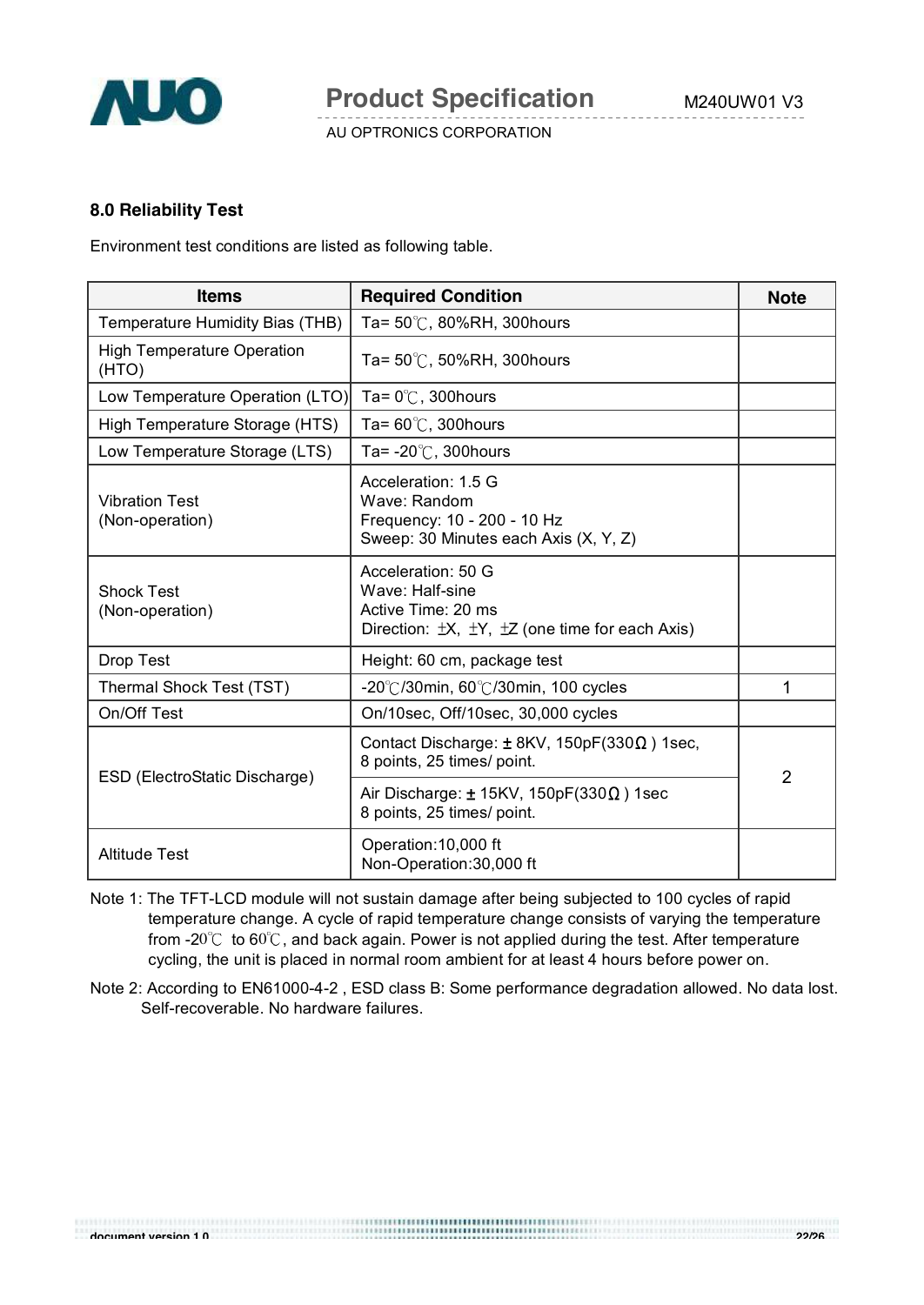

#### **9.0 Shipping Label**

**The label is on the panel as shown below:**

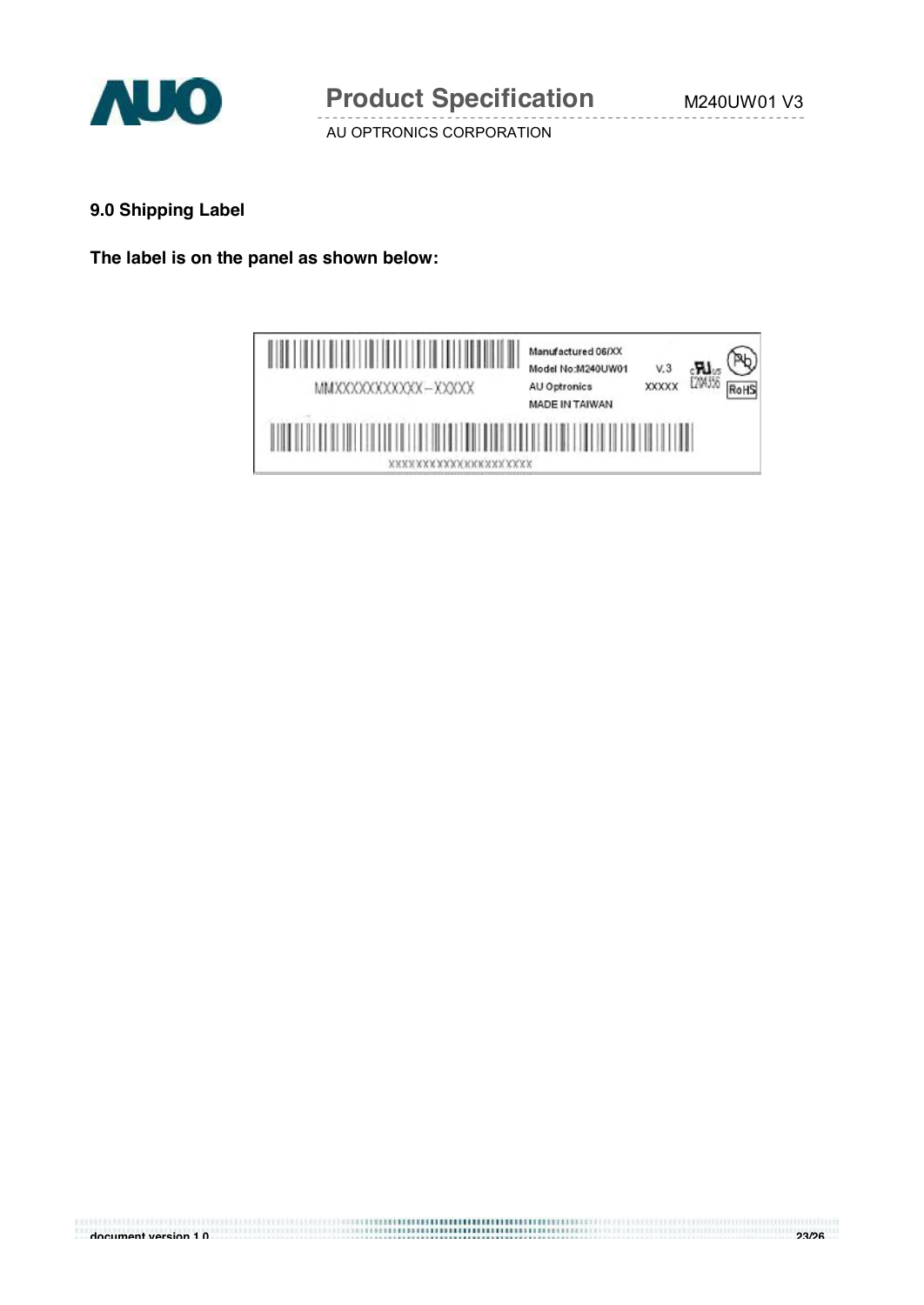

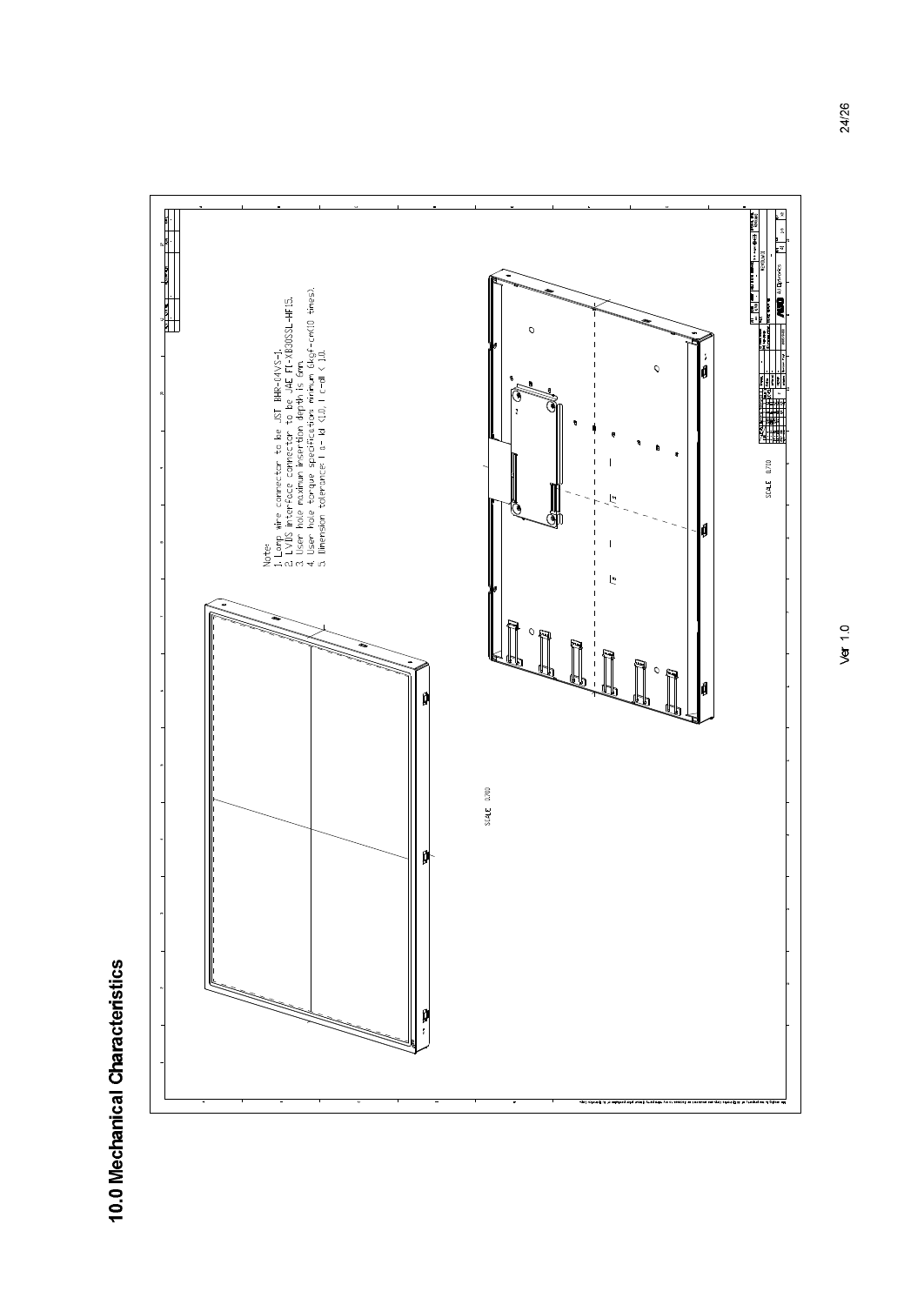